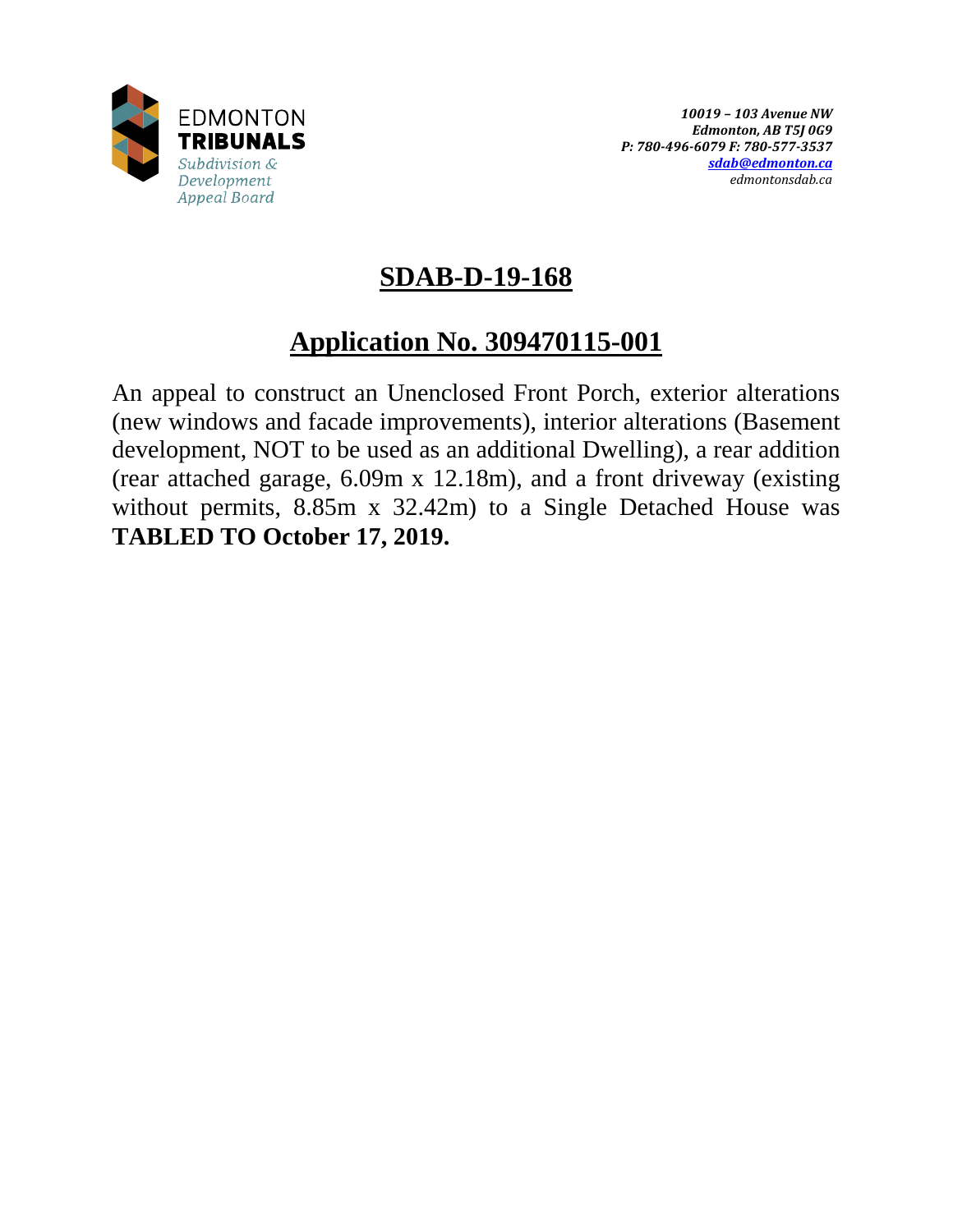

Date: October 18, 2019 Project Number: 325477001-001 Project Number: 325634453-001 File Number: SDAB-D-19-169 File Number: SDAB-D-19-170

# **Notice of Decision**

[1] On October 3, 2019, the Subdivision and Development Appeal Board (the "Board") heard two appeals that were filed on **September 6, 2019**. The appeals concerned the decisions of the Development Authority, issued on September 5, 2019, to refuse the following developments:

# **SDAB-D-19-169 (Project Number: 325477001-001) 11606 – 89 Avenue**:

**To construct a Single Detached House with Unenclosed Front Porch, rear uncovered deck (4.27 metres by 4.27 metres), rear balcony, electric fireplace, installation of a Renewable Energy Device (20 Solarelectric (PV) panels on the roof), and to demolish a Single Detached House and Accessory building (detached Garage).**

**SDAB-D-19-170 (Project Number: 325634453-001) 11606 – 89 Avenue**:

> **To construct a two-Storey Garden Suite (main floor Garage 6.40 metres by 9.14 metres, second floor Garden Suite 5.37 metres by 9.21 metres) and to install a Renewable Energy Device (30 Solar-electric (PV) panels on the roof).**

- [2] The subject property is on Plan 1252AH Blk 27 Lot 1, located at 11606 89 Avenue NW, within the (RF1) Single Detached Residential Zone. The Mature Neighbourhood Overlay applies to the subject property.
- [3] The following documents were received prior to the hearing and form part of the record:
	- Copies of the Development Permit applications with attachments, proposed plans, and the refused Development Permits;
	- The Development Officer's written submissions;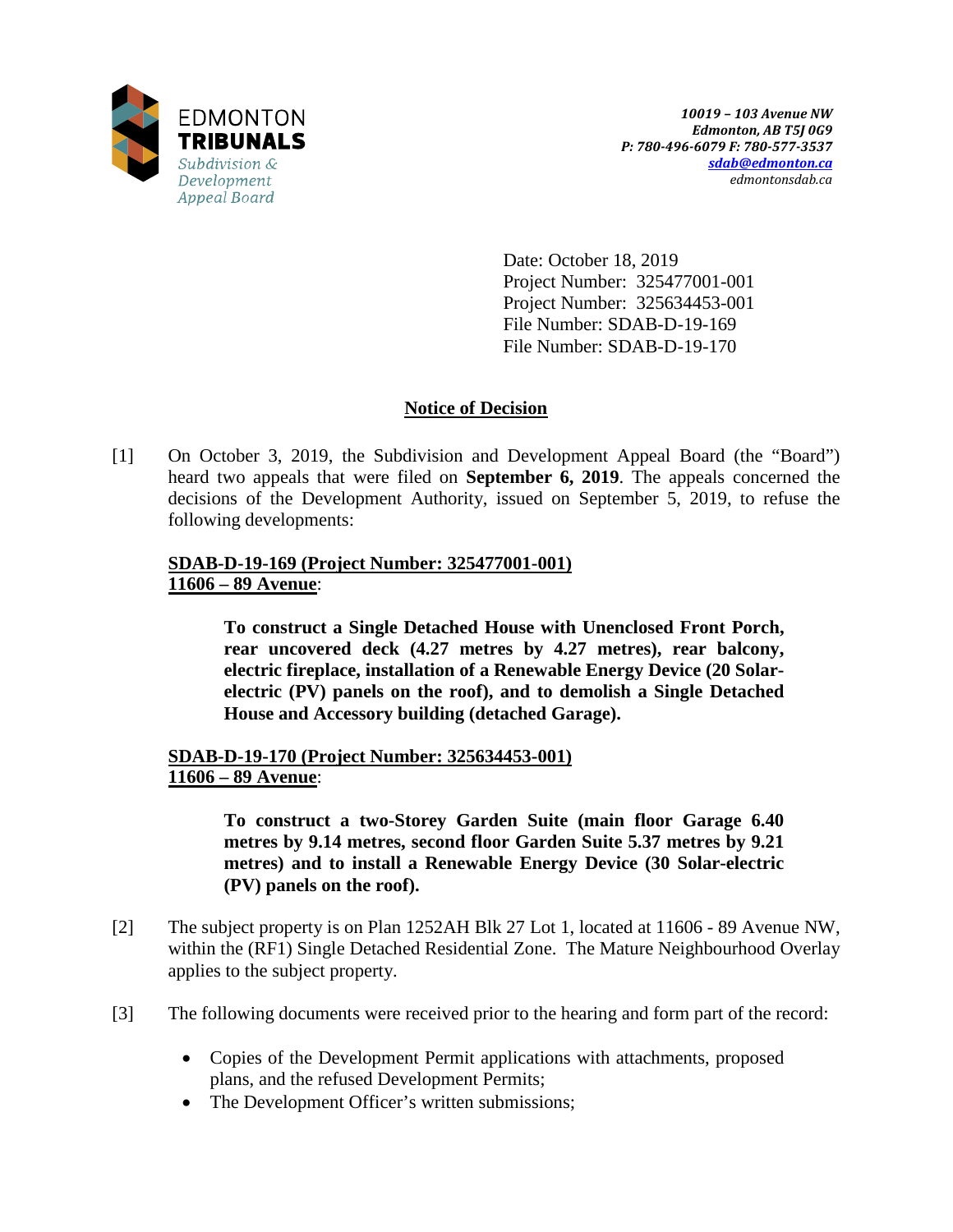- The Appellant's written submissions including signatures of support; and
- Emails of support from the Windsor Park Community League.

## **Preliminary Matters**

- [4] At the outset of the appeal hearing, the Chair confirmed with the parties in attendance that there was no opposition to the composition of the panel.
- [5] The Chair outlined how the hearing would be conducted, including the order of appearance of parties, and no opposition was noted.
- [6] The appeal was filed on time, in accordance with section 686 of the *Municipal Government Act*, RSA 2000, c M-26.

## **Summary of Hearing**

- *i) Position of the Appellant, P. Horsman, representing Landmark Legacy Homes and M. and N. Cheung, the property owners:*
- [7] The proposed Single Detached House and Garden Suite with the height variances required have received the support of neighbouring property owners, including the most affected property owners as well as the Windsor Park Community League.
- [8] The original plans were revised to include privacy screening on the proposed platform structures to address privacy concerns. The house has also been sited further to the south to increase the setback from the property to the north.
- [9] The proposed structures will be similar in height to several skinny houses that have been built in close proximity to the subject site.
- [10] The proposed third storey of the house will be stepped back in order to minimize any negative impacts and will not be visible from the flanking or front streets.
- [11] The plans were revised in order to address comments submitted by the Community League during the community consultation process. Specifically, that there should be some variation in the exterior materials used on the north façade of the house to add visual interest and break up the massing of the blank wall. The house has also been sited further to the south in order to provide some landscaped buffering between the two properties.
- [12] The goals and principles of the Mature Neighbourhood Overlay and the "Smart Choices Program" were reviewed during the design process in order to ensure compliance.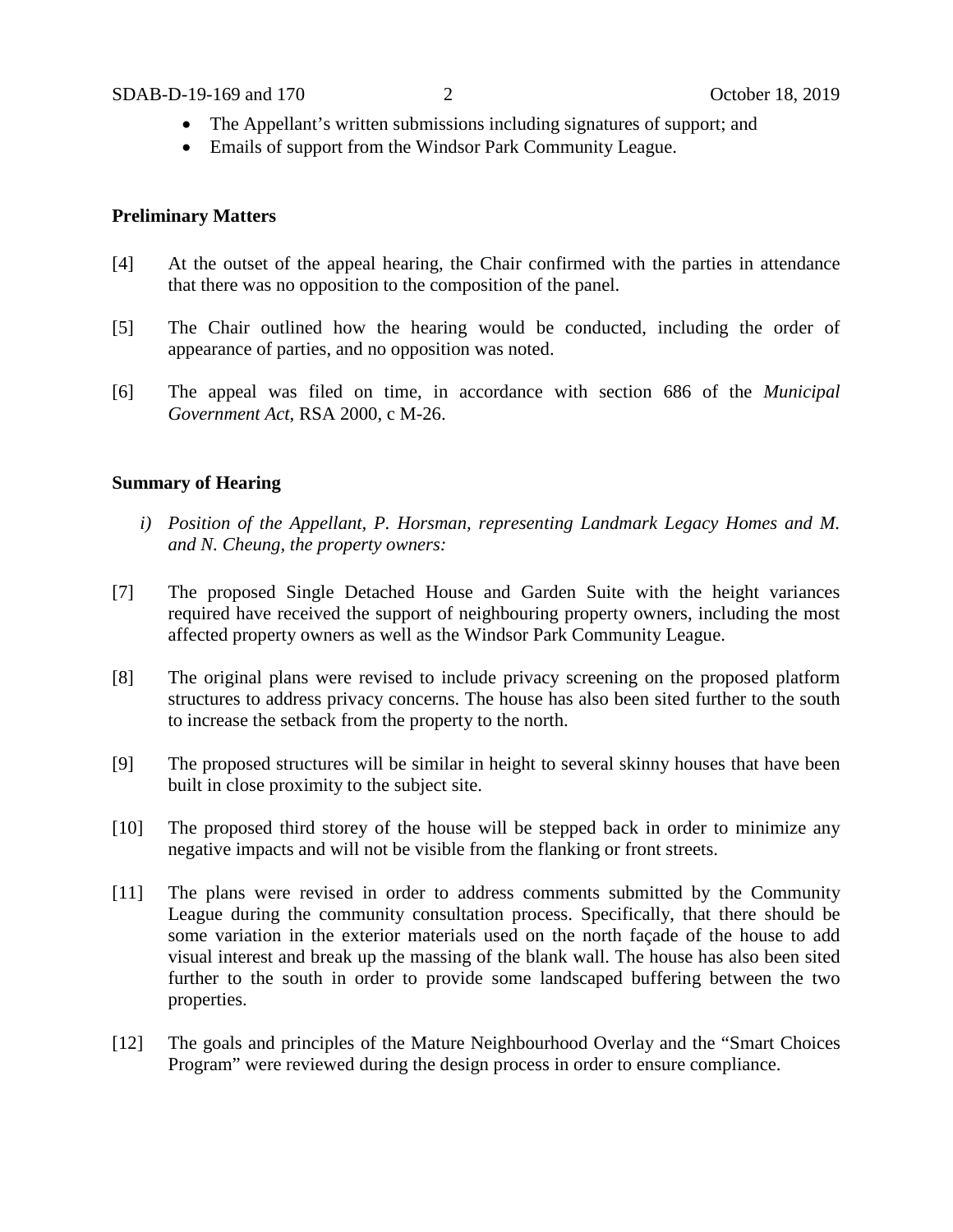- [13] P. Horsman and M. Cheung provided the following information in response to questions from the Board:
	- a) The additional height is required to accommodate the design challenges that arise because of the proposed flat roof and to provide sufficient ceiling height on the proposed third storey of the house. Solar panels will not be installed on the third floor penthouse.
	- b) The sloped roof on the garden suite will be compatible with the design of the roof on the house.
	- c) The recommended conditions of both the Development Officer and Transportation Services have been reviewed and are acceptable.
	- *ii) Position of the Development Officer, R. Zhou:*
- [14] The Development Officer did not attend the hearing but provided a written submission that was considered by the Board.

#### **Decision**

#### **SDAB-D-19-169 (Single Detached House)**

- [15] The appeal is **ALLOWED** and the decision of the Development Authority is **REVOKED**. The development is **GRANTED** as applied for to the Development Authority, subject to the following **CONDITIONS**:
	- 1. The development shall be constructed in accordance with the stamped and approved Drawings;
	- 2. WITHIN 14 DAYS OF APPROVAL, prior to any demolition or construction activity, the applicant must post on-site a development permit notification sign (Section 20.6);
	- 3. Landscaping shall be installed and maintained in accordance with Section 55;
	- 4. Frosted or translucent glass treatment shall be used on windows to minimize overlook into adjacent properties (Reference Section 814.3.8);
	- 5. Platform Structures located within a Rear Yard or interior Side Yard, and greater than 1.0 m above the finished ground level, excluding any artificial embankment, shall provide Privacy Screening to prevent visual intrusion into Abutting properties. (Reference Section 814.3.9);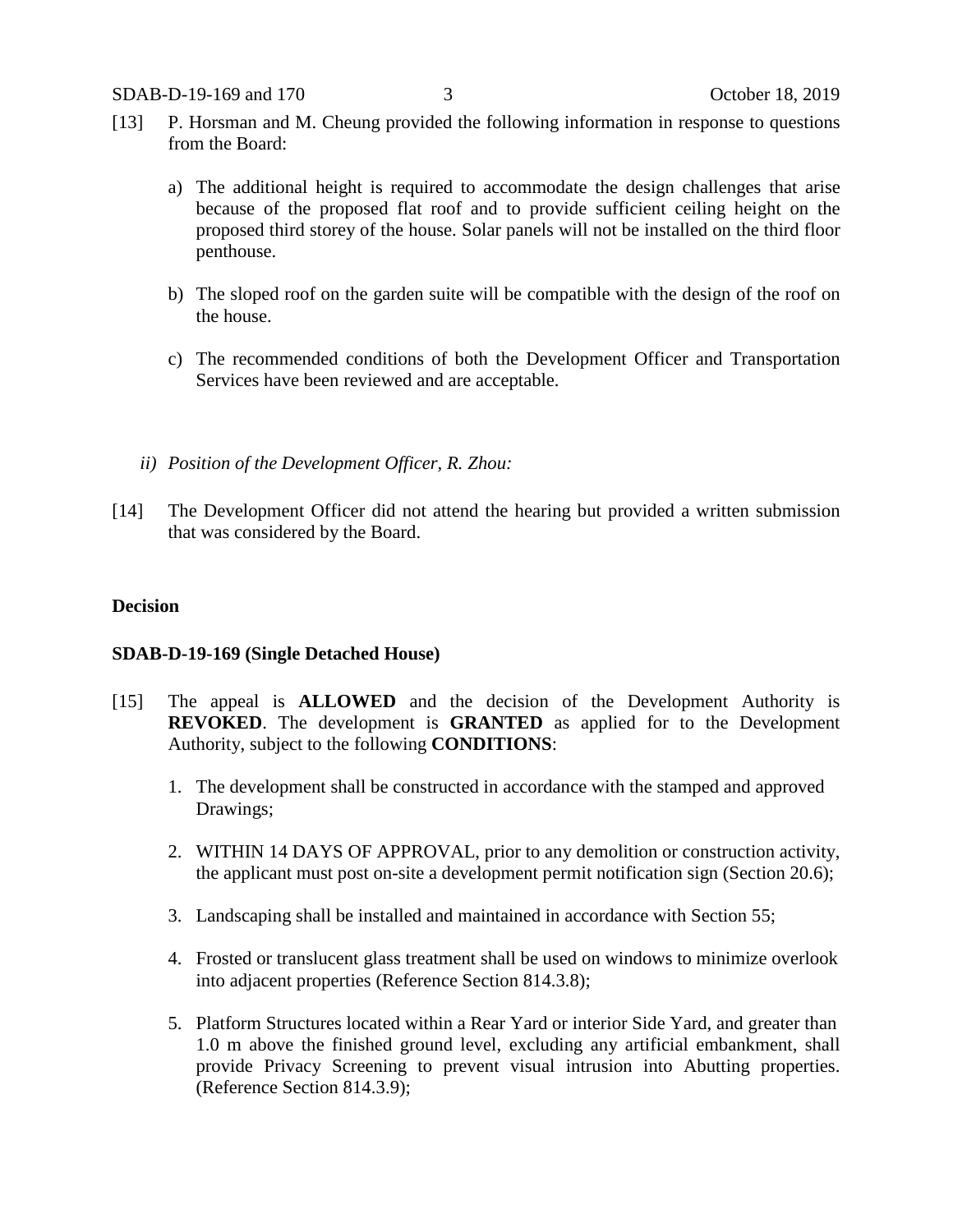- 6. Single Detached Housing requires 1 parking space per dwelling; parking may be in tandem as defined in Section 6.1(112) (Reference Schedule 1 of Section 54.2);
- 7. No vehicular access from 89 Avenue NW shall be permitted. The existing driveway and access off of 89 Avenue NW must be removed. (Reference Section 814.3.17);
- 8. A Solar Collector mounted on a roof may project a maximum of 0.5 m from the surface of the roof (measured perpendicular to the roof) when the solar collector is located 2.0 m or less from the wall of the building. In all other cases, A Solar Collector may project a maximum of 1.5m from the surface of the roof (Reference Section 50.7.1);
- 9. A Solar Collector shall not extend more than 1.5 m above the maximum permitted Height of the Zone or Overlay (Reference Section 50.7(1)(a)(ii);
- 10. A Solar Collector mounted on the wall of a building shall comply with Section 50.7.1(iv). A minimum of 0.6 m shall be maintained between the property line and the Solar Collector;
- 11. A Solar Collector mounted on a roof shall not extend beyond the outermost edge of the roof (Reference Section  $50.7(1)(a)(iii)$ .

## **Advisements:**

- 12. Any future deck development greater than 0.6m in height will require development and building permit approvals.
- 13. Any future deck enclosure or cover requires a separate development and building permit approval.
- 14. Any future basement development requires development and building permit approvals.
- 15. Any future additional dwelling such as Secondary Suite shall require a separate development permit application.
- 16. Lot grades must match the Edmonton Drainage Bylaw 18093 and/or comply with the Engineered approved lot grading plans for the area. Contact Lot Grading at 780-496- 5576 or lot.grading@edmonton.ca for lot grading inspection inquiries.
- 17. Unless otherwise stated, all above references to "section numbers" refer to the authority under the Edmonton Zoning Bylaw 12800.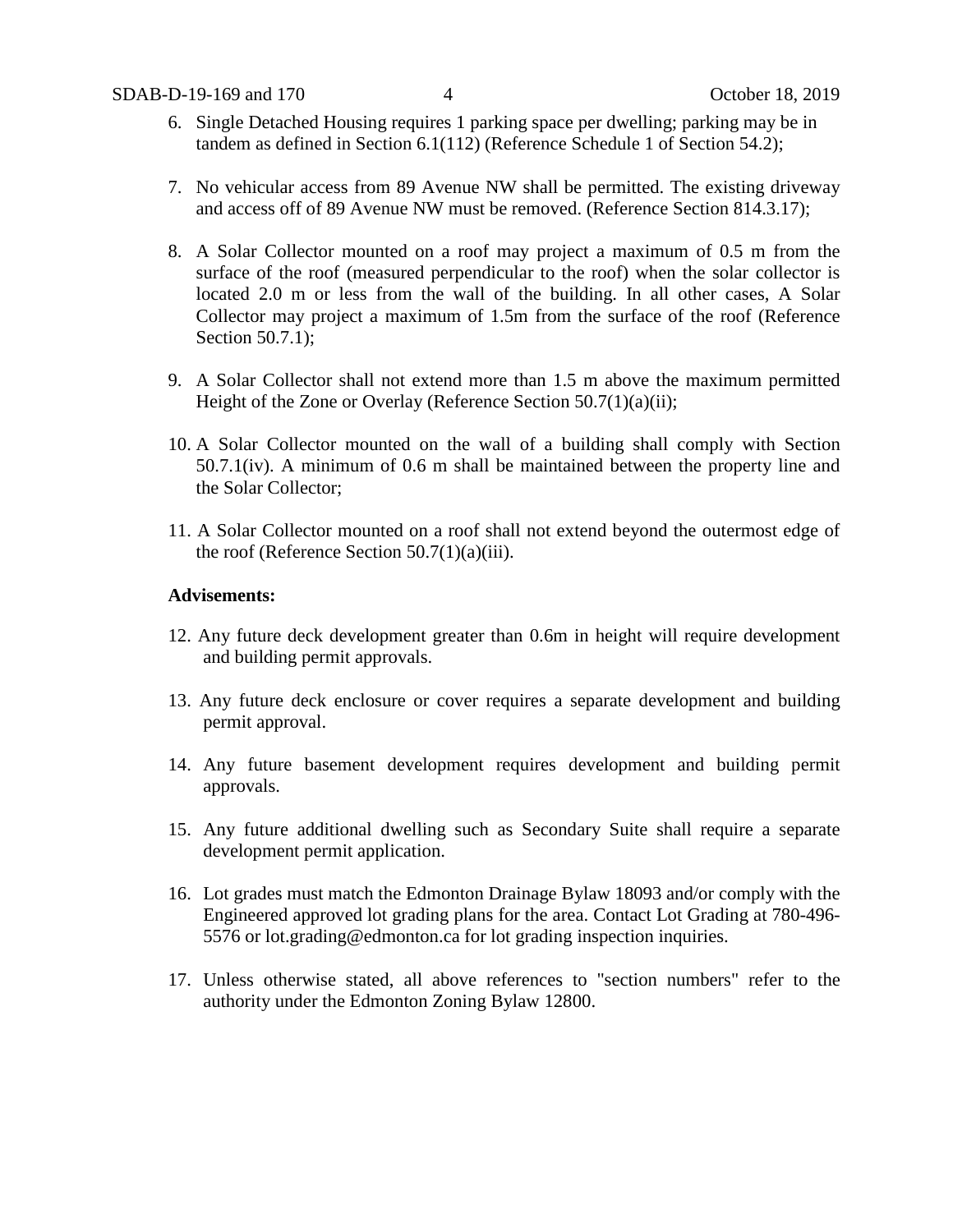- [16] In granting the development, the following variances to the *Edmonton Zoning Bylaw* are allowed:
	- 1. The maximum allowable Height of 8.9 metres per section 814.3(5) is varied to allow an excess of 1.0 metres, thereby increasing the maximum allowed to 9.9 metres.
	- 2. The maximum ridge line of the roof of 10.4 metres per section 52.2(c) is varied to allow an excess of 0.2 metres, thereby increasing the maximum allowed to 10.6 metres.

# **Decision**

# **SDAB-D-19-170 (Garden Suite)**

- [17] The appeal is **ALLOWED** and the decision of the Development Authority is **REVOKED**. The development is **GRANTED** as applied for to the Development Officer, subject to the following **CONDITIONS**:
	- 1. The development shall be constructed in accordance with the stamped and approved Drawings;
	- 2. WITHIN 14 DAYS OF APPROVAL, prior to any demolition or construction activity, the applicant must post on-site a development permit notification sign (Section 20.6);
	- 3. A Garden Suite shall not be allowed within the same Site containing a Group Home or Limited Group Home, or a Major Home Based Business and an associated principal Dwelling, unless the Garage Suite is an integral part of a Bed and Breakfast Operation in the case of a Major Home Based Business. (Section 87.21);
	- 4. A maximum of one Household shall occupy a Garden Suite. (Section 87.20);
	- 5. The Garden Suite shall not be subject to separation from the principal Dwelling through a condominium conversion or subdivision. (Section 87.23);
	- 6. Façades facing a Lane shall have exterior lighting. (Section 87.17);
	- 7. Platform Structures greater than 1.0 m above Grade shall provide Privacy Screening to reduce overlook onto Abutting properties. (Section 87.14);
	- 8. Any outdoor lighting for any development shall be located and arranged so that no direct rays of light are directed at any adjoining properties, or interfere with the effectiveness of any traffic control devices. (Section 51);
	- 9. A Solar Collector mounted on a roof may project a maximum of 0.5 m from the surface of the roof (measured perpendicular to the roof) when the solar collector is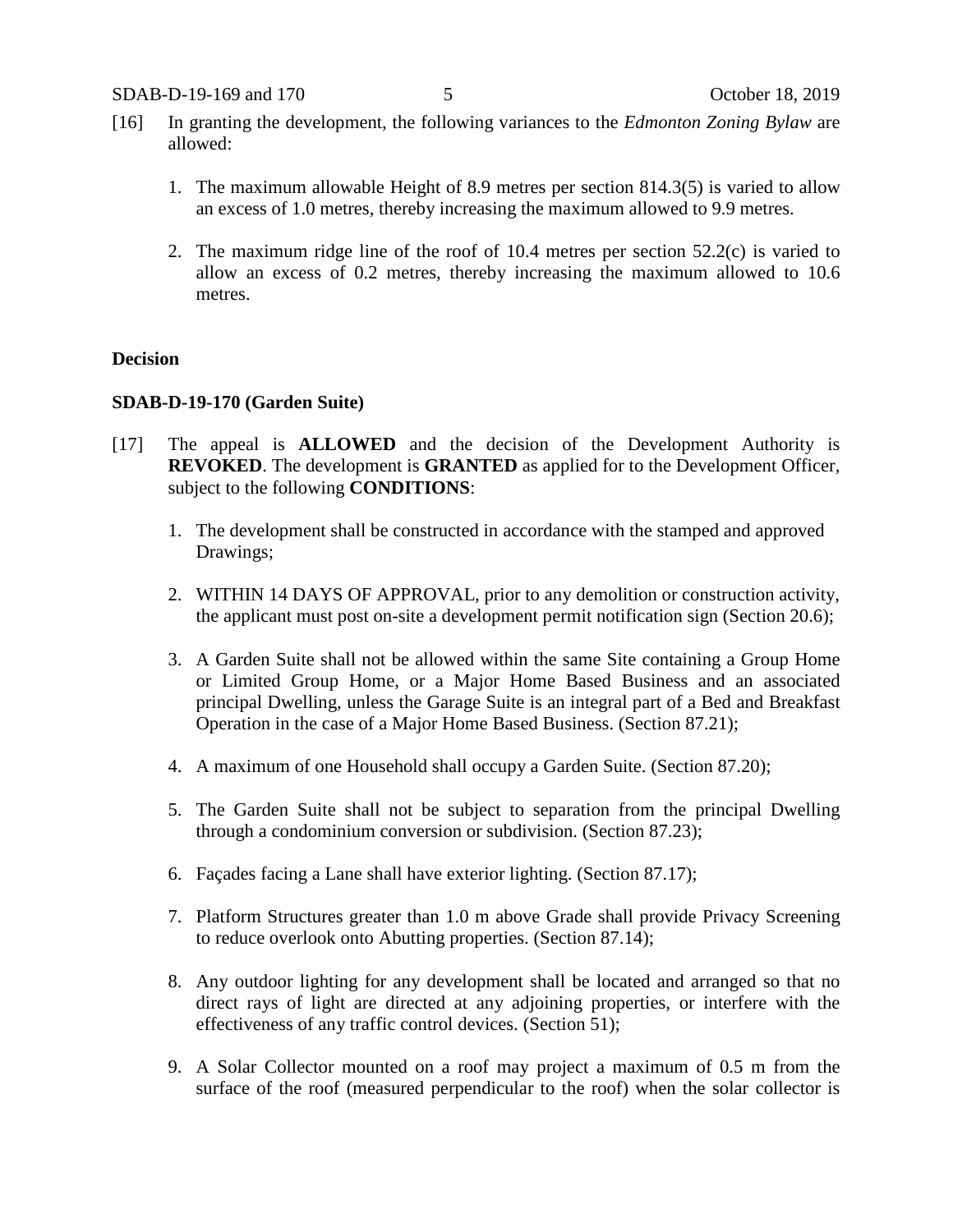located 2.0 m or less from the wall of the building. In all other cases, A Solar Collector may project a maximum of 1.5m from the surface of the roof (Reference Section 50.7.1);

- 10. A Solar Collector shall not extend more than 1.5 m above the maximum permitted Height of the Zone or Overlay (Reference Section 50.7(1)(a)(ii);
- 11. A Solar Collector mounted on the wall of a building shall comply with Section 50.7.1(iv). A minimum of 0.6 m shall be maintained between the property line and the Solar Collector;
- 12. A Solar Collector mounted on a roof shall not extend beyond the outermost edge of the roof (Reference Section  $50.7(1)(a)(iii)$ ;
- 13. The existing 5 m wide access to 89 Avenue located approximately 1 m from the western property line, must be removed from back of the sidewalk to the property line, with restoration of grassed boulevard. The owner/applicant must obtain a Permit to remove the access, available from Development Services, 2nd floor, Edmonton Tower, 10111-104 Avenue;
- 14. The proposed access from the site to the alley is acceptable to Subdivision Planning. Any modification to this proposed access requires the review and approval of Subdivision Planning;
- 15. Any alley, sidewalk, or boulevard damage occurring as a result of construction traffic must be restored to the satisfaction of Development Inspections, as per Section 15.5(f) of the Zoning Bylaw. All expenses incurred for repair are to be borne by the owner;
- 16. There may be utilities within road right-of-way not specified that must be considered during construction. The owner/applicant is responsible for the location of all underground and above ground utilities and maintaining required clearances as specified by the utility companies. Alberta One-Call (1-800-242-3447) and Shaw Cable (1-866-344-7429; www.digshaw.ca) should be contacted at least two weeks prior to the work beginning to have utilities located. Any costs associated with relocations and/or removals shall be at the expense of the owner/applicant;
- 17. Any hoarding or construction taking place on road right-of-way requires an OSCAM (On- Street Construction and Maintenance) permit. OSCAM permit applications require Transportation Management Plan (TMP) information. The TMP must include: • the start/finish date of project;
	- accommodation of pedestrians and vehicles during construction;
	- confirmation of lay down area within legal road right of way if required;
	- and to confirm if crossing the sidewalk and/or boulevard is required to temporarily access the site.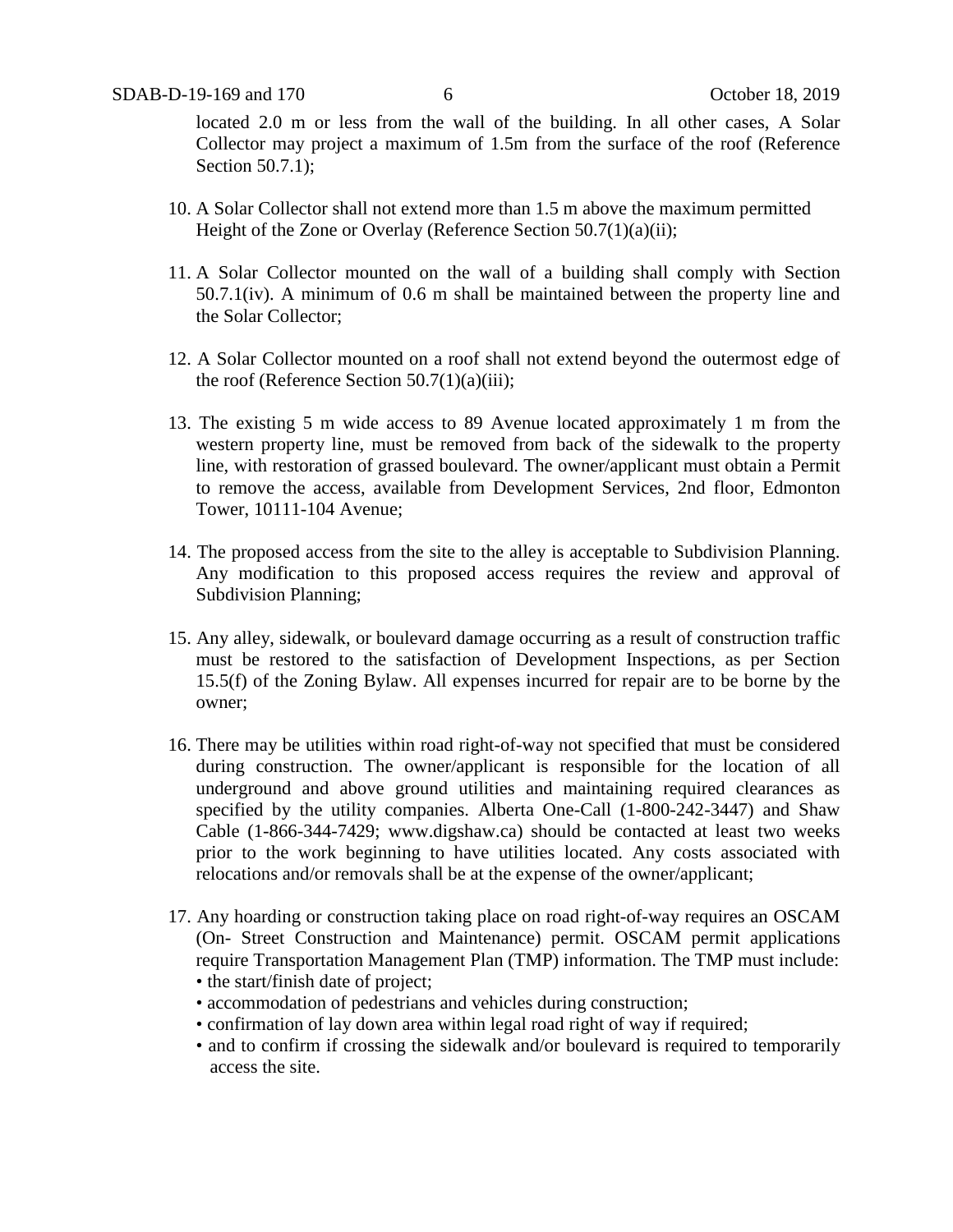It should be noted that the hoarding must not damage boulevard trees. The owner or Prime Contractor must apply for an OSCAM online at: https://www.edmonton.ca/business\_economy/licences\_permits/oscam-permitrequest.aspx and<https://www.edmonton.ca/documents/PDF/ConstructionSafety.pdf>

# **Advisements**:

- 18. The driveway access must maintain a minimum clearance of 1.5m from all surface utilities.
- 19. Lot grades must match the Edmonton Drainage Bylaw 18093 and/or comply with the Engineered approved lot grading plans for the area. Contact Lot Grading at 780-496- 5576 or lot.grading@edmonton.ca for lot grading inspection inquiries;
- 20. Unless otherwise stated, all above references to "section numbers" refer to the authority under the Edmonton Zoning Bylaw 12800;
- [18] In granting the development, the following variances to the *Edmonton Zoning Bylaw* are allowed:
	- 1. The maximum allowable Height of 6.2 metres per section 87.2(b) is varied to allow an excess of 0.8 metres, thereby increasing the maximum allowed to 7.0 metres.
	- 2. The maximum ridge line of the roof of 7.7 metres per section 52.2(c) is varied to allow an excess of 0.3 metres, thereby increasing the maximum allowed to 8.0 metres.

# **Reasons for Decision (SDAB-D-19-169 and SDAB-D-19-170)**

- [19] Single Detached Housing is a Permitted Use in the (RF1) Single Detached Residential Zone.
- [20] A Garden Suite is a Permitted Use in the (RF1) Single Detached Residential Zone.
- [21] The proposed Single Detached House was refused by the Development Authority because it exceeds the maximum allowable Height requirement.
- [22] Section 814.3(5) of the *Edmonton Zoning Bylaw* states:

The maximum Height shall not exceed 10.0 metres in the RF5 Zone and 8.9 metres in all other Zones.

The proposed Height of the Single Detached House is 9.9 metres, which exceeds the maximum allowed Height of 8.9 metres by 1.0 metre.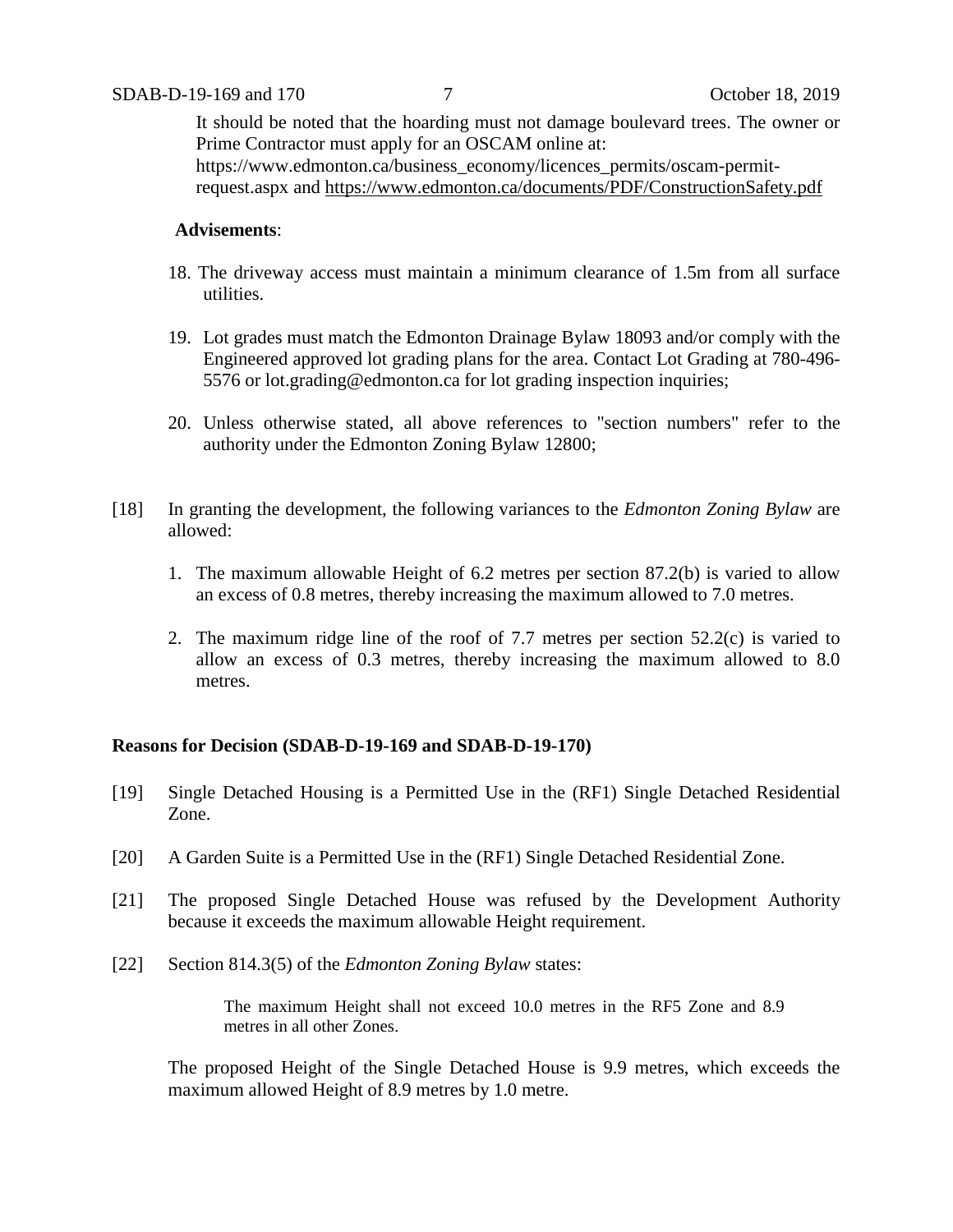[23] Section 52.2(c) of the *Edmonton Zoning Bylaw* states:

…the ridge line of the roof shall not extend more than 1.5 metres above the permitted building Height of Zone of overlay […]

The proposed ridge Height of the Single Detached House is 10.6 metres, which exceeds the maximum allowed ridge Height of 10.4 metres by 0.2 metres.

- [24] The proposed Garden Suite was refused by the Development Authority because it exceeds the maximum allowable Height requirement.
- [25] Section 87.2(b) of the *Edmonton Zoning Bylaw* states:

The maximum Height shall be 6.2 metres where the Garden Suite has a roof slope of less than 4/12 (18.4 degrees).

The proposed Height of the Garden Suite is 7.0 metres, which exceeds the maximum allowed Height of 6.2 metres by 0.8 metres.

[26] Section 52.2(c) of the *Edmonton Zoning Bylaw* states:

…the ridge line of the roof shall not extend more than 1.5 metres above the permitted building Height of Zone of overlay, or in the case of a Garden Suit the maximum permitted building Height in accordance with Section 87 of this Bylaw.

The proposed ridge Height of the Garden Suite is 8.0 metres, which exceeds the maximum allowed ridge Height of 8.0 metres by 0.3 metres.

- [27] The Board grants the variances for the Height of the Single Detached House, the principal structure proposed for the land and the variances for the Height of the Garden Suite which is secondary to the principal structure for the following reasons:
	- a) The proposed Single Detached House and Garden Suite have been designed with sloped roofs which will mitigate any sun shadowing concerns for adjacent property owners.
	- b) The Appellant has revised the original plans in response to suggestions provided by the Windsor Park Community League through the community consultation process. It was suggested that varying the exterior finishing materials on the north façade would reduce the massing impacts of the required Height variances on the most affected neighbour to the north. The House has also been sited as far south on the lot as possible in order to provide a sufficient buffer between the two lots. Privacy Screening will also be provided on the proposed Platform Structures.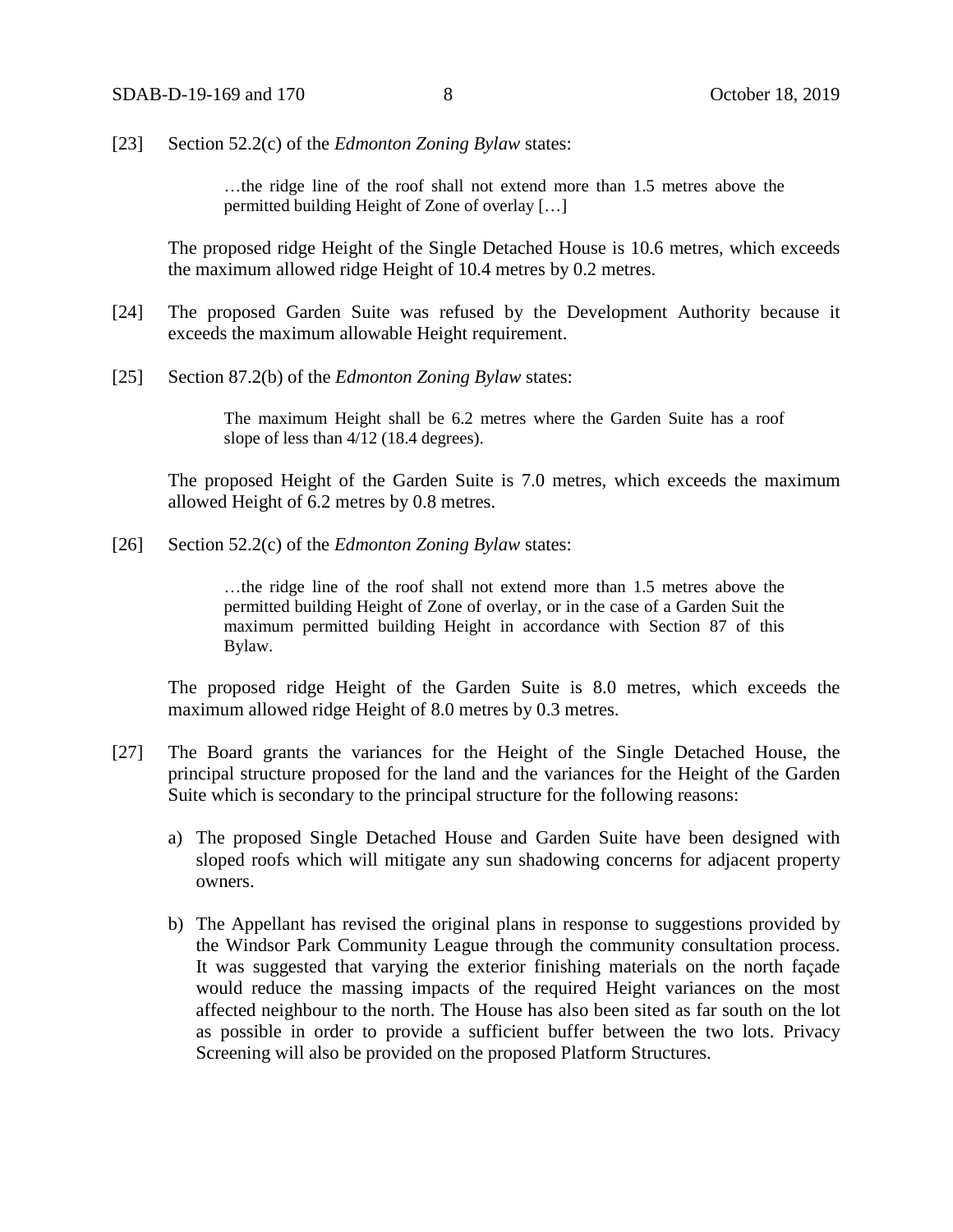- c) The Board did not receive any letters of objection regarding the proposed development or the variances required and no one attended in opposition to the proposed development.
- d) The most affected property owners have signed a petition of support and a letter of support was submitted by the Windsor Park Community League.
- [28] Based on all of the above**,** it is the opinion of the Board, that the proposed developments will not unduly interfere with the amenities of the neighbourhood nor materially interfere with or affect the use, enjoyment or value of neighbouring parcels of land.

I. Wachowicz, Chair Subdivision and Development Appeal Board

Board members in attendance: B. Gibson, Mr. Buyze, L. Pratt

c.c. City of Edmonton, Development & Zoning Services, Attn: R. Zhou / A. Wen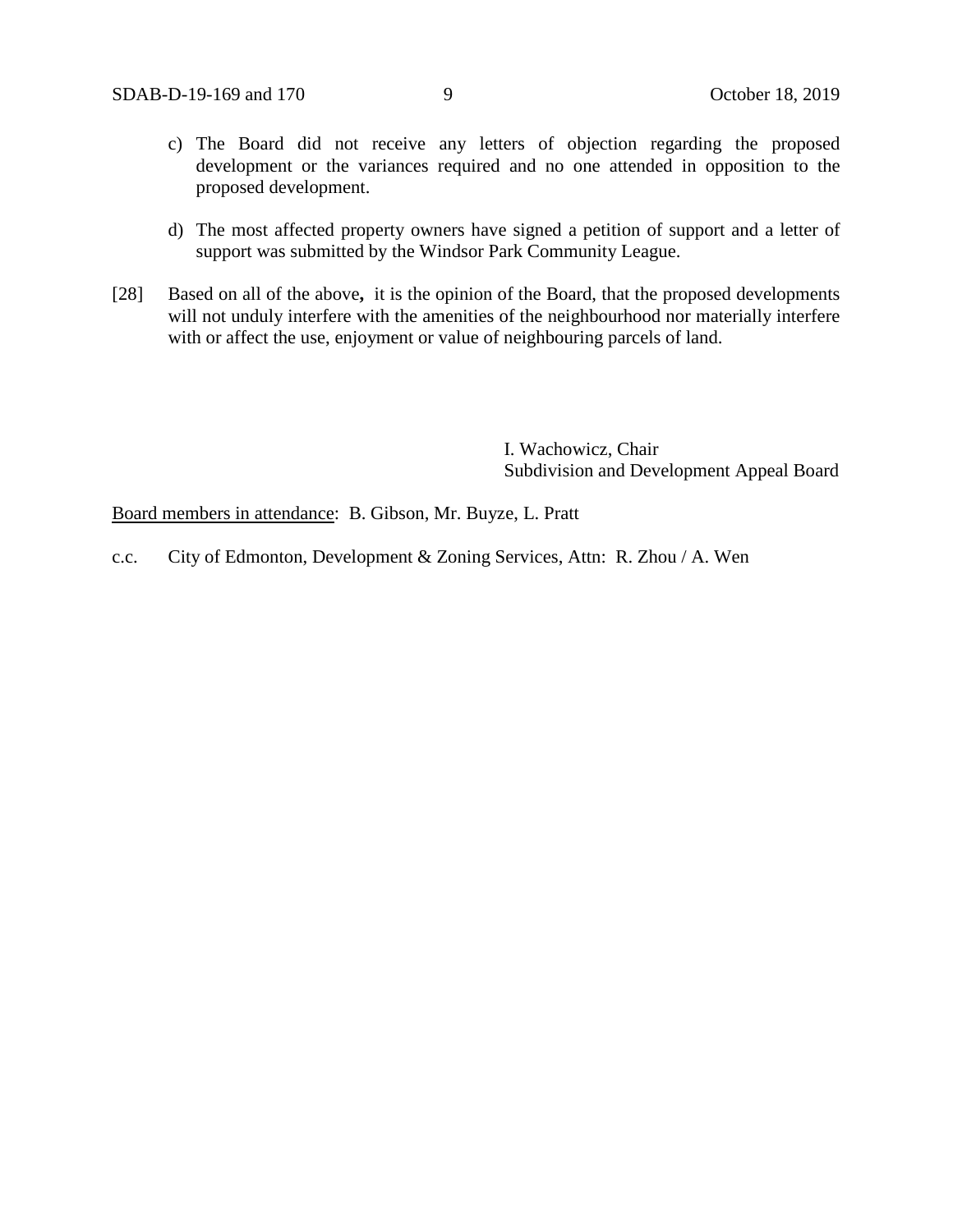# **Important Information for the Applicant/Appellant**

- 1. This is not a Building Permit. A Building Permit must be obtained separately from the Sustainable Development Department, located on the 2nd Floor, Edmonton Tower, 10111 – 104 Avenue NW, Edmonton, AB T5J 0J4.
- 2. Obtaining a Development Permit does not relieve you from complying with:
	- a) the requirements of the *Edmonton Zoning Bylaw*, insofar as those requirements have not been relaxed or varied by a decision of the Subdivision and Development Appeal Board,
	- b) the requirements of the *Alberta Safety Codes Act*,
	- c) the *Alberta Regulation 204/207 – Safety Codes Act – Permit Regulation*,
	- d) the requirements of any other appropriate federal, provincial or municipal legislation,
	- e) the conditions of any caveat, covenant, easement or other instrument affecting a building or land.
- 3. When an application for a Development Permit has been approved by the Subdivision and Development Appeal Board, it shall not be valid unless and until any conditions of approval, save those of a continuing nature, have been fulfilled.
- 4. A Development Permit will expire in accordance to the provisions of section 22 of the *Edmonton Zoning Bylaw, Bylaw 12800*, as amended.
- 5. This decision may be appealed to the Alberta Court of Appeal on a question of law or jurisdiction under section 688 of the *Municipal Government Act*, RSA 2000, c M-26. If the Subdivision and Development Appeal Board is served with notice of an application for leave to appeal its decision, such notice shall operate to suspend the Development Permit.
- 6. When a decision on a Development Permit application has been rendered by the Subdivision and Development Appeal Board, the enforcement of that decision is carried out by the Sustainable Development Department, located on the 2nd Floor, Edmonton Tower, 10111 – 104 Avenue NW, Edmonton, AB T5J 0J4.

*NOTE: The City of Edmonton does not conduct independent environmental checks of land within the City. If you are concerned about the stability of this property for any purpose, you should conduct your own tests and reviews. The City of Edmonton, when issuing a development permit, makes no representations and offers no warranties as to the suitability of the property for any purpose or as to the presence or absence of any environmental contaminants on the property.*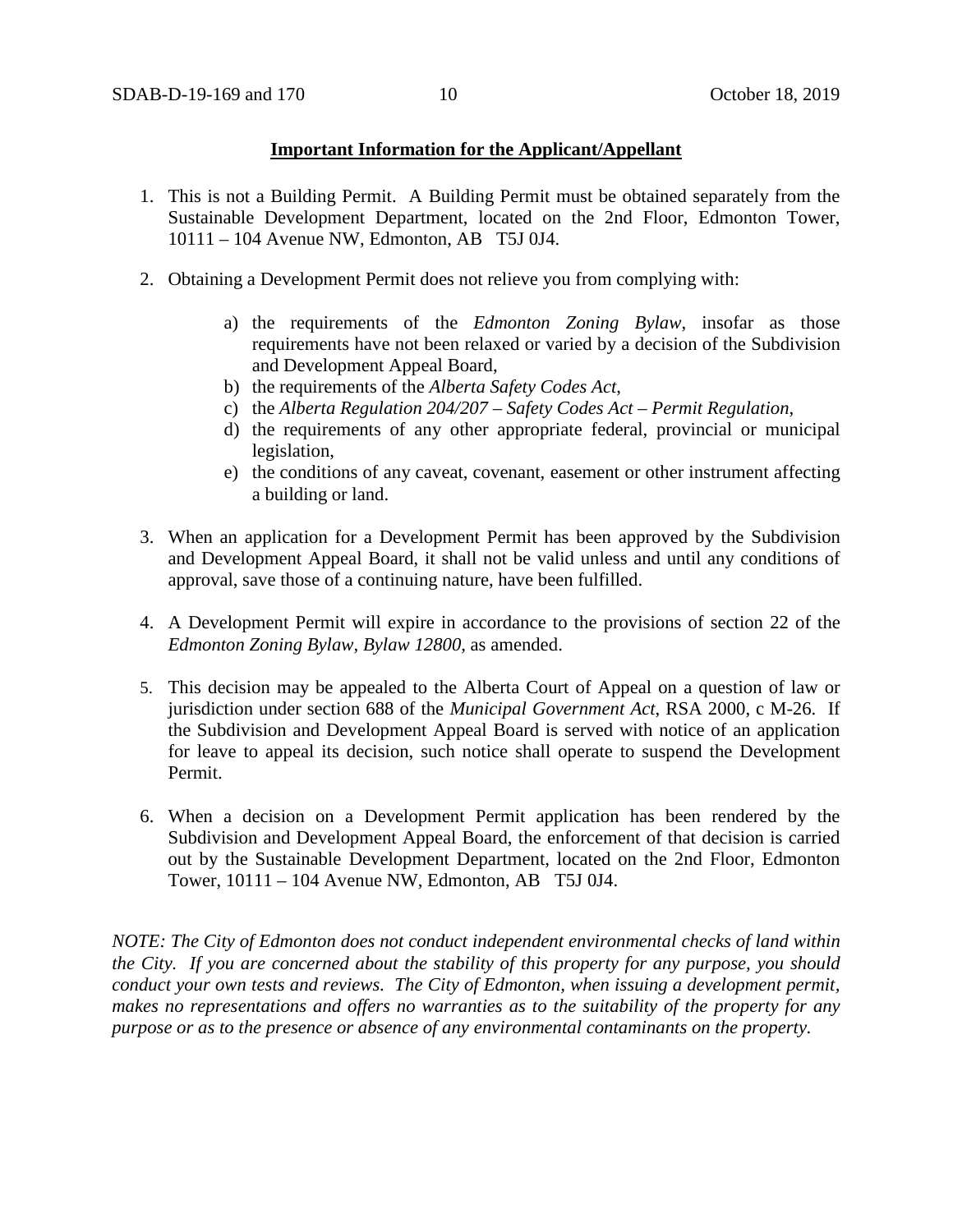

Date: October 18, 2019 Project Number: 316044404-001 File Number: SDAB-D-19-149

# **Notice of Decision**

[1] The Subdivision and Development Appeal Board (the "Board") at a hearing on September 12, 2019, made and passed the following motion:

> "That the appeal hearing be scheduled for October 2 or 3, 2019, at the written request of the City of Edmonton Law Branch with the agreement of Legal Counsel for the Appellant."

[2] On October 3, 2019, the Board made and passed the following motion:

"That SDAB-D-19-149 be raised from the table."

[3] On October 3, 2019, the Subdivision and Development Appeal Board (the "Board") heard an appeal that was filed on **July 12, 2019**. The appeal concerned the decision of the Development Authority, issued on June 26, 2019, to refuse the following development:

# **Change the use from General Retail Stores to Cannabis Retail Sales.**

- [4] The subject property is on Plan 1420502 Blk 13 Lot 3, located at 2341 Maple Road NW, within the DC1 Direct Development Control Provision (Charter Bylaw 18989). The Tamarack Neighbourhood Structure Plan and The Meadows Area Structure Plan apply to the subject property.
- [5] The following documents were received prior to the hearing and form part of the record:
	- A copy of the Development Permit application with attachments, proposed plans, and the refused Development Permit;
	- The Development Officer's written submission;
	- City Law Branch's written submissions;
	- The Appellant's written submissions; and
	- Online responses from adjacent property owners.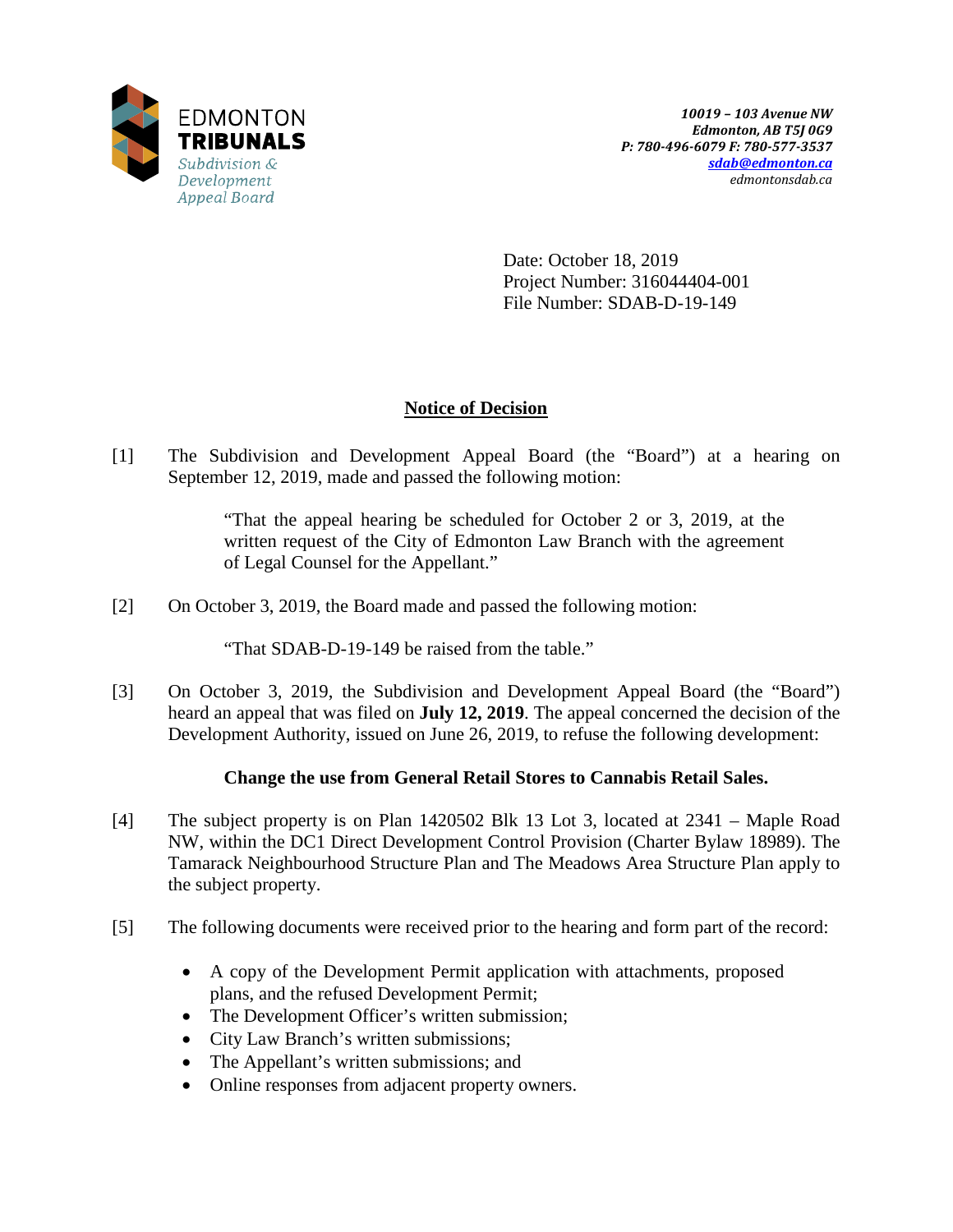# **Preliminary Matters**

- [6] At the outset of the appeal hearing, the Chair confirmed with the parties in attendance that there was no opposition to the composition of the panel.
- [7] The Chair outlined how the hearing would be conducted, including the order of appearance of parties, and no opposition was noted.
- [8] The appeal was filed on time, in accordance with section 686 of the *Municipal Government Act*, RSA 2000, c M-26 (the "*Act*").

## **Summary of Hearing**

- *i) Position of Mr. K. Haldane, Legal Counsel (Ogilvie LLP) for the Appellant, Planworks Design & Planning Inc.*
- [9] There are two issues here today:
	- i) Whether this Board can allow this appeal.
	- ii) If the Board can allow the appeal should it do so?
- [10] Mr. Haldane dealt with the second matter first and referred the Board to section 687(3) of the *Act* and the Alberta Court of Appeal *Newcastle Centre GP Ltd v Edmonton (City),* 2014 ABCA 295 decision to show that the required variance to the minimum required separation distance from another Cannabis Retail Sales Use should be granted.
- [11] The four online responses in opposition to the proposed development relate to the existence of the Use and do not address how the 72-metre deficiency in the required separation distance from another Cannabis Retail Sales would affect the use, enjoyment or value of neighbouring properties or the amenities of the neighbourhood.
- [12] Cannabis Retail Sales has been legal for a year and there is no evidence anywhere suggesting any negative impacts associated with this Use. As Cannabis Retail Sales regulations were modelled after liquor store regulations, Mr. Haldane referred the Board to a City of Edmonton report in Tab 14 of his submission. This report led to the removal of the 500-metre separation distance between liquor stores as no relationship between the locations of liquor stores and crime could be found.
- [13] Both the subject site and the site of the existing Cannabis Retail Sales are over two hectares in size. If the variance was related to the minimum required separation distance from a park or school these sites would be exempt from the regulations found in section 70 of the *Edmonton Zoning Bylaw* (the "*Zoning Bylaw*"). That exemption does not apply to separating Cannabis Retail Sales Uses from each other.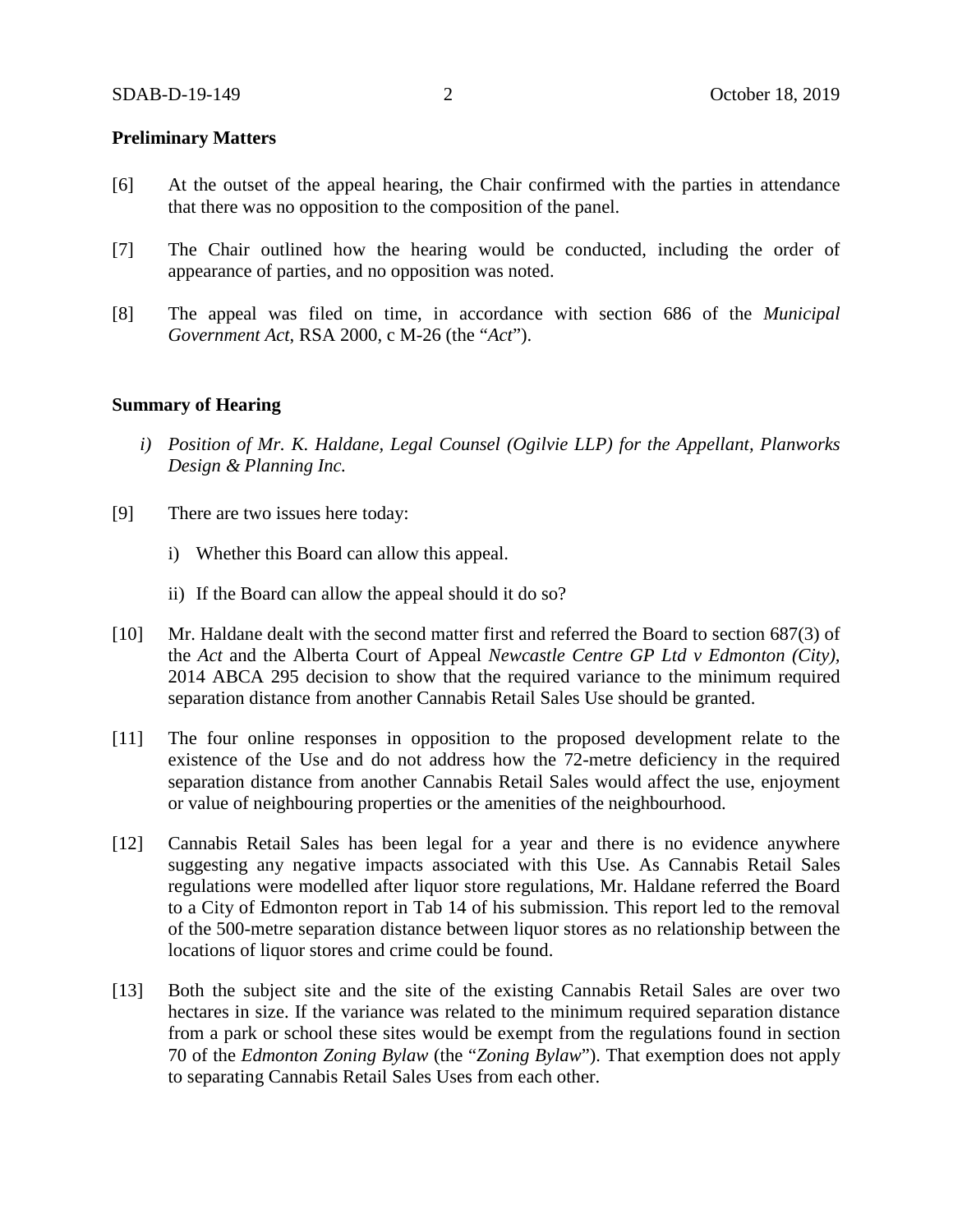- [14] Mr. Haldane then continued with arguments to show that this Board has the authority to allow this appeal and issue a permit.
- [15] The facts before the Board today provide an opportunity to correct an error in planning law. There ought to be a place where an affected property owner can appeal a decision made by the Development Authority where discretion has been delegated from Council to the Development Authority (an administrative body). This is a fundamental principle of administrative law.
- [16] Mr. Haldane agrees that the Development Authority followed the directions of Council contained in Direct Control Bylaw 18989 ("DC1"). The appeal today is in respect of section 70 of the *Zoning Bylaw*. He is seeking a variance to a regulation that applies to Cannabis Retail Sales in general throughout the City of Edmonton.
- [17] The overhead maps in Tab 2 were referenced to provide context to the both the proposed site and the site of the existing Cannabis Retail Sales. A circle indicating a 180-metre radius around the northern most point of the existing Cannabis Retail Sales site extends over the entire parcel of his client's DC1 site. The Development Officer has discretion to reduce the required separation distance by 20 metres per section 70.1(b). The existing retailer's permit was approved on November 13, 2018.
- [18] Tab 3 contains a copy of section 70 of the *Zoning Bylaw* which was passed in June 2018 and applies to any district in which Cannabis Retail Sales is an available Use and does not apply to any particular area of land. The subject DC1 did not exist until after the passage of section 70.
- [19] The issuance of a Development Permit that contains a variance (such as reducing the required separation distance between Cannabis Retail Sales by 20 metres) would be a Class B Discretionary permit which would normally contain the right of appeal. According to the City, because the subject Use is in a direct control district, section 685(4) of the *Act* takes away the normal right of appeal.
- [20] Mr. Haldane provided a history of the subject site. In April 2019, Bylaw 18820 added Cannabis Retail Sales; Breweries, Wineries and Distilleries; and Urban Gardens as available uses in Area B of the DC1. On July 3, 2019, Bylaw 18909 was passed to allow for Medium Rise Apartments with underground and surface parking; however, the Uses added in April 2019, were inadvertently deleted. This error was corrected on August 26, 2019, and the deleted Uses were put back into the DC1.
- [21] While Council approved Cannabis Retail Sales as an available Use twice for this DC1 there is nowhere within Pedestrian Friendly Commercial Node Area B (the only Area that allows Cannabis Retail Sales in this DC1) that is not within 180 metres of the existing Cannabis Retail Sales to the south across Maple Road.
- [22] Mr. Haldane read from the SDAB website information sheet *Appeals in Direct Control (DC) Zones* which is contained in Tab 5: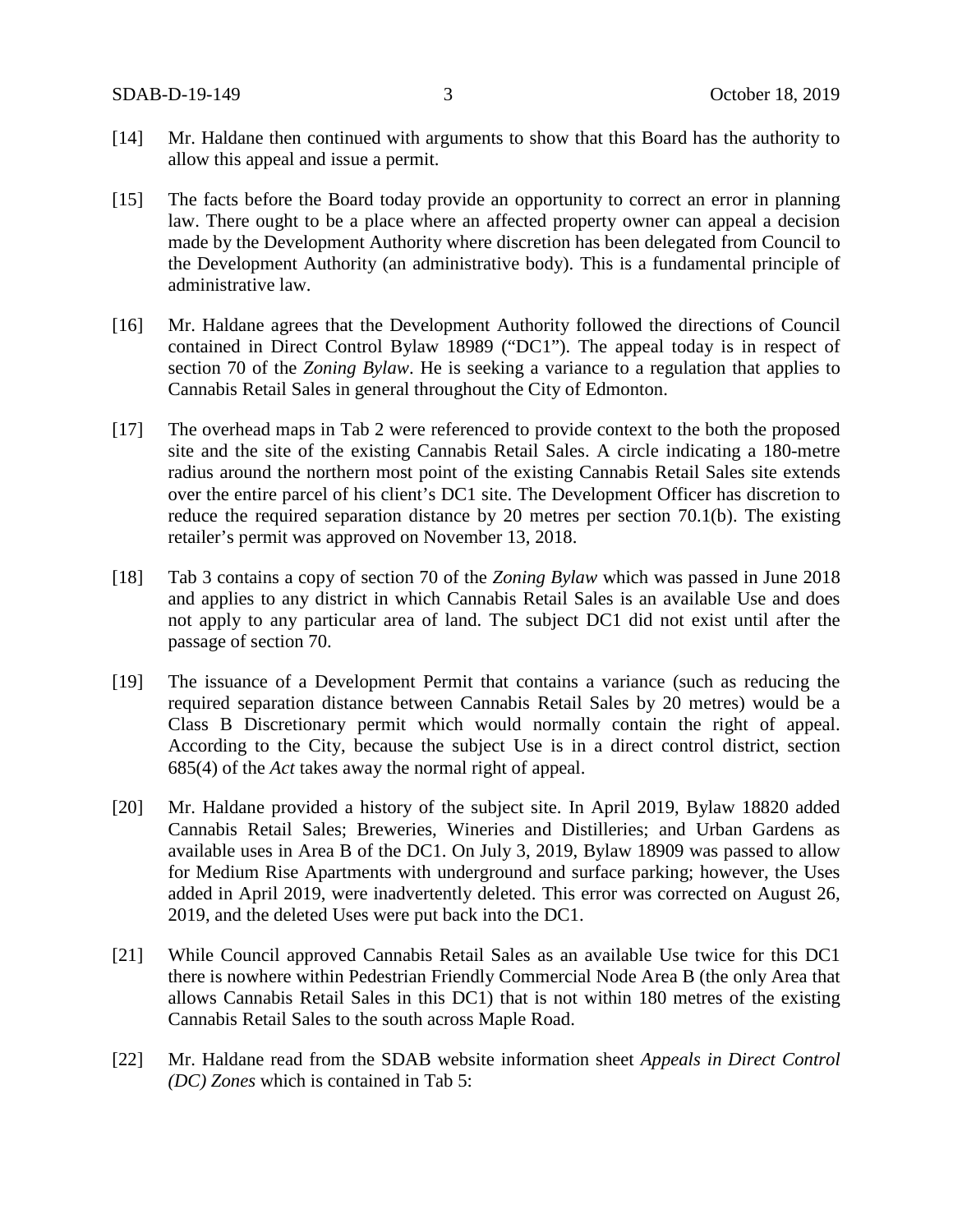. . . . the initial question the SDAB has to address is whether, in approving or refusing the application, the Development Officer did or did not follow the directions of City Council as set out in the direct control provision and the land use / *zoning bylaw of which it is a part*.

According to Mr. Haldane, the bolded phrase is an incorrect statement of the law. If the appeal is in respect of a provision of general application (as is section 70) it should not be captured by section 685(4) of the *Act* because it was not placed on that parcel as a result of Council's direct wish to exercise particular control over that area of land.

- [23] Section 685(4)(b) directs that an appeal in a direct control is limited to whether the Development Authority followed the directions of Council. The question is "what are the directions of Council?"
- [24] Section 641 of the *Act* was quoted:

#### **Designation of direct control districts**

**641(1)** The council of a municipality that has adopted a municipal development plan, if it wishes to exercise particular control over the use and development of land or buildings within an area of the municipality, may in its land use bylaw designate that area as a direct control district.

…

**641(3)** In respect of a direct control district, the council may decide on a development permit application or may delegate the decision to a development authority with directions that it considers appropriate.

The "directions" mentioned in 641(3) do not come up until the land is designated. It is Mr. Haldane's submission that the directions of Council are only what are contained in the direct control provision. If the regulations of general application are not mentioned in the direct control provision they are amendable to this Board's variance power.

[25] Mr. Haldane referred the Board to the following sections of the *Zoning Bylaw* which are found under Tab 7:

#### **40. Applicability**

The General Development Regulations shall apply to all developments on all Sites, and shall take precedence except where the regulations of a Zone, Overlay or Development Control Provision specifically exclude or modify these provisions with respect to any Use.

## **69. Special Land Use Provisions**

#### **69.1 Applicability**

(a) The Special Land Use Provisions apply to the Uses listed in any Zone or Direct Control Provision in which they are located. They shall take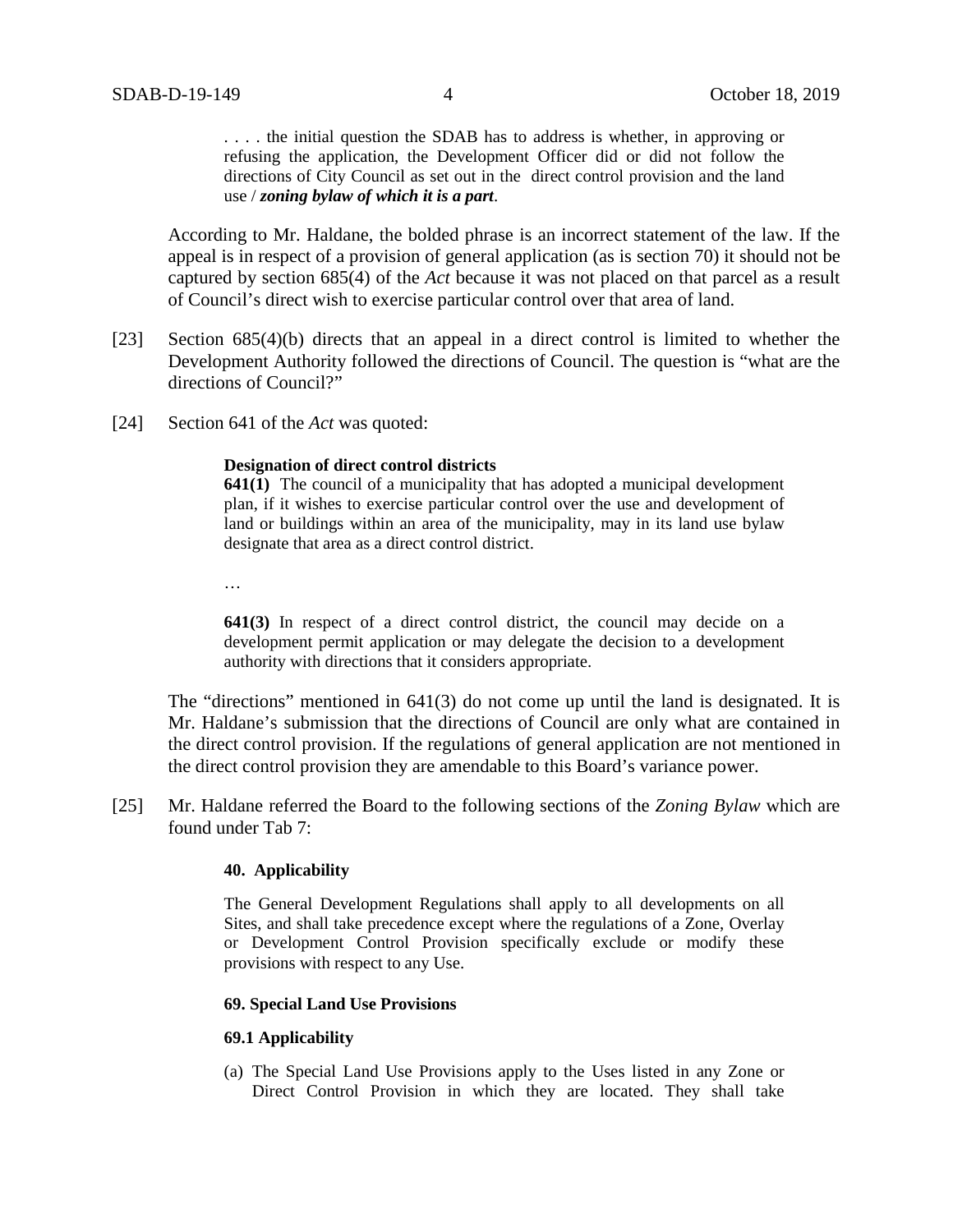precedence and be applied in addition to the requirements of the Zone, except where a Zone, Direct Control Provision or Overlay specifically excludes or modifies these provisions with respect to any Use.

Section 70 is a Special Land Use Provision and applies in the direct control provision but it is not part of the direct control provision unless Council puts it within the direct control.

[26] Mr. Haldane referenced section 710 of the *Zoning Bylaw* which deals generally with direct control.

#### **710.4 Development Regulations**

- 1. All developments *shall* [emphasis added] comply with the development regulations contained in an approved Area Redevelopment Plan or Area Structure Plan, (…)
- …
- 3. A development *may also* [emphasis added] be evaluated with respect to its compliance with:
	- a. the objectives and policies of an applicable Statutory Plan;
	- b. the General Regulations and Special Land Use Provisions of this Bylaw; and
	- c. …

It is clear that section  $710.4(1)$  and  $710.4(3)$  are different and the application of  $710.4(3)$ appears to be discretionary.

- [27] A revised chart that was submitted prior to the hearing by Mr. Haldane shows the 43 direct control districts in Edmonton that include Cannabis Retail Sales as an available Use and includes the date that each bylaw was passed.
	- a) 27 of these direct control provisions contain no regulations on Cannabis Retail Sales.
	- b) 16 of these direct control provisions either express that Cannabis Retail Sales should be developed in accordance with section 70, or that Cannabis Retail Sales be restricted to the first floor of the development.

It was noted that several direct controls were passed on the same day including one direct control that contains regulations on Cannabis Retail Sales while another passed on the same day contains no regulations. Council clearly means different things when they say section 70 applies in one direct control provision and is silent on another direct control provision.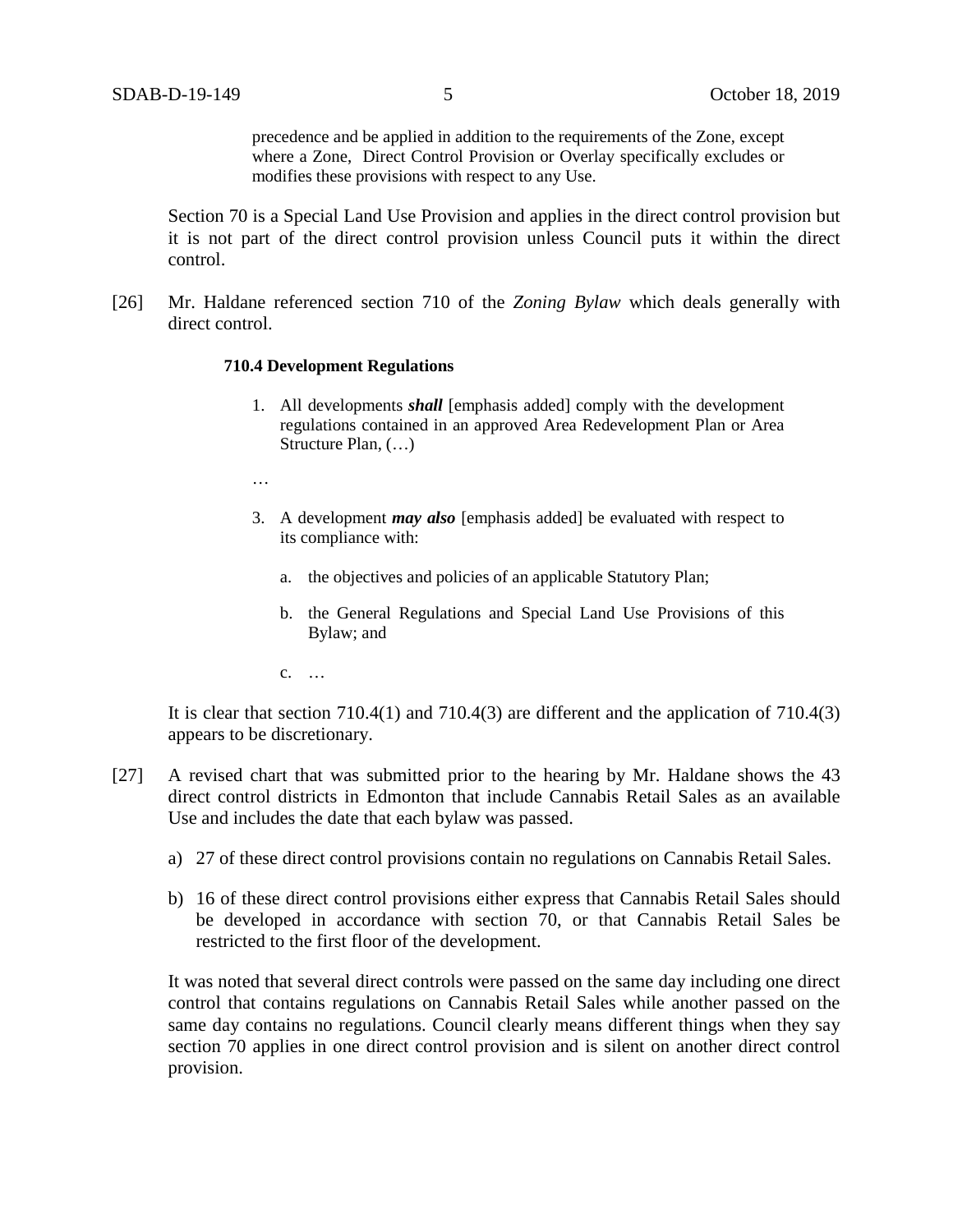- [28] Tab 9 contains a copy of *Parkdale-Cromdale Community League Association v. Edmonton (City)*, 2007 ABCA 309 ("*Parkdale-Cromdale*"). This Court of Appeal decision was referenced to support the principle that including only a Use in a direct control provision does not mean you ignore the regulations related to that Use.
- [29] Tab 10 contains a copy of *McCann v Edmonton (City)*, 2017 ABCA 323 ("*McCann*") and provides some insight as to what is in a direct control provision and what is not. This appeal related to the development of a child care services use in an area governed by a direct control provision that was passed before the passing of the current *Zoning Bylaw*. The Appellant argued that the direct control provision said to use the regulations in the residential zone in effect at the time which said that Child Care Services should be developed in accordance with "section x" of *Land Use Bylaw 5996*. The Appellant argued that "section x" of *Land Use Bylaw 5996* was still alive at the time of that Development Permit application. The Court of Appeal rejected that and said it is only what is in the direct control provision that lives on.
- [30] The Court of Appeal, in *McCann*, is saying that there is a limit to what is in the direct control provision and the reference has to be direct. The subject DC1 says nothing about section 70 of the *Zoning Bylaw*; therefore, on the reasoning in *McCann*, section 70 is not part of that direct control provision.
- [31] Tab 11 contains a copy of *Garneau Community League v Edmonton (City)*, 2017 ABCA 374 ("*Garneau*"). *Garneau* dealt with the Board allowing a variance to direct control regulations that were referenced in the direct control provision which said development shall comply with the regulations in the RF3 District. The direct control provision said you may allow variances to these regulations if they further the goals and objectives found in the direct control.
- [32] The Court of Appeal's decision in *Garneau* contained the following instructions to the Board:

[41] As a result, the decision is cancelled and the matter referred back to the SDAB to rehear the matter in accordance with this decision and the following directions:

- a. the SDAB is required by section 641(4)(b) of the *Municipal Government Act* to make its decision "in accordance with the directions" of Council; and
- b. variances from minimum setback or other requirements specified in RF3 may only be granted pursuant for individual applications, where such "relaxations would assist in the achievement of the development criteria in Clauses 3, 4 and 5".
- [33] The City's position is that *Garneau* directs that in a direct control this Board can only do what the Development Authority can do and has no additional variance powers. When the Board re-heard the appeal, the Board found that granting the variances does support the goals outlined in the Plan and is compliant with Council's directions as outlined in that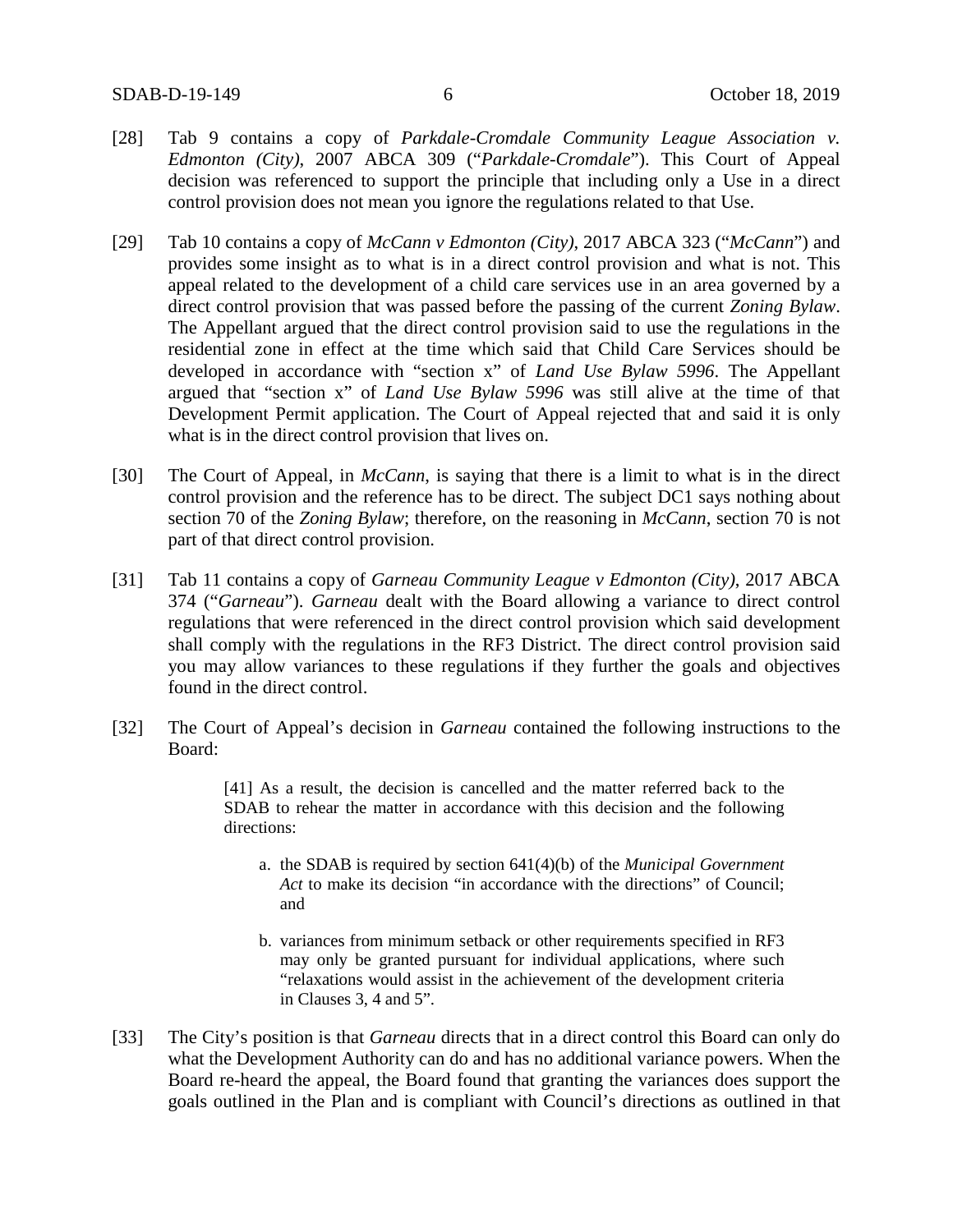direct control provision. Unless it is in the direct control provision, this Board can vary development regulations; when it was re-heard the Board granted variances including parking under section 66 of the *Land Use Bylaw 5996*.

[34] Tab 12 contains excerpts from Gwendolyn Stewart-Palmer's and Frederick A. Laux's book, Planning Law and Practice in Alberta (4th edition) ("Stewart-Palmer and Laux"). The first excerpt refers to section 641(3) of the *Act* and Mr. Haldane referenced footnote 136 in section  $6.2(2)(c)(i)$ :

> . . . . The probable intent is to permit either delegation for a specific application or to empower a council to delegate the decision-making power in general terms so as to apply to all applications filed after the delegation. […]

That is what has happened in Edmonton and that is what appears in section 710 of the *Zoning Bylaw* with respect to direct control. Section 710 is a general delegation of the authority. The difficulty that arises is that there is less than full direct control and the directions do not address everything that Development Authority may be called upon to decide on.

[35] Mr. Haldane further quoted excerpts from Stewart-Palmar and Laux at section 6.2(2)(e):

A right of appeal is also afforded to provide a forum in which adjustments, variances or waivers can be made in connection with the development standards. In conventional districts council sets development standards in the abstract on the assumption they will apply in the normal case. . . .

That is exactly what Council did when they passed section 70 of the *Zoning Bylaw*.

. . . . But not all cases are normal so a sober second consideration should be given in cases where the strict application of the rules would produce a needlessly unfair result. . . .

Section 617 of the *Act* says the purpose of Part 17 is to allow for the orderly development of land without infringing on private property rights except to the extent necessary for the greater public good. In the case of a permitted use, a variance to a development regulation that causes no harm to anyone should be granted. Mr. Haldane's client has private property rights and he has a permitted use – what is the harm in granting the variance?

. . . . In other words, the appeal affords a means by which rules of general application can be adjusted or varied to suit individual circumstances. But if a council has established development standards on a site-specific basis by exercising direct control, it will have tailored those standards to suit the particular circumstances of the case before it. […]

Council chose to remain silent and did not reference section 70 as they did in many of the other direct control provisions that allow Cannabis Retail Sales. They made that choice in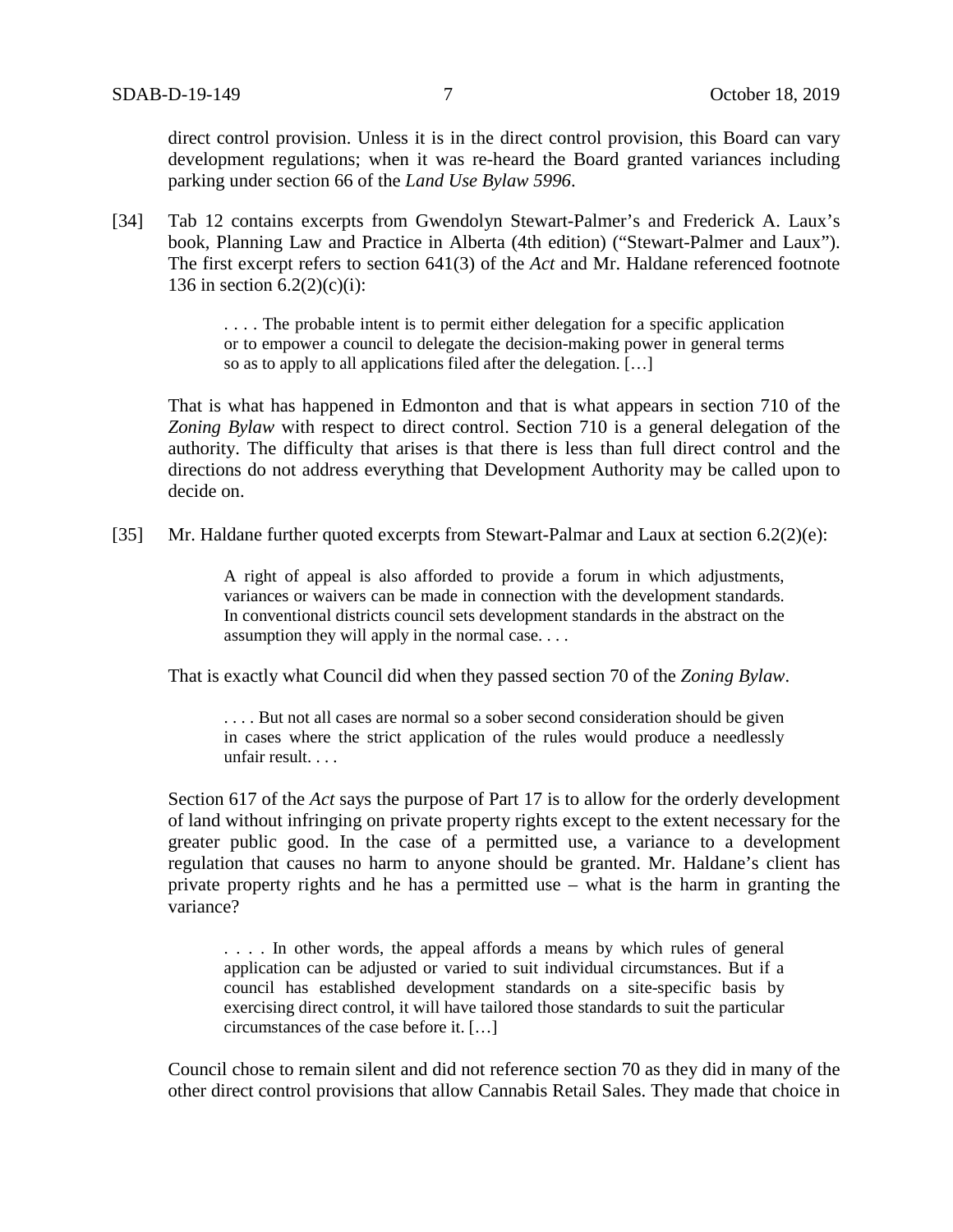the face of an existing Cannabis Retailer that would necessitate a variance to section 70 in order for the Use to have any meaning in this zone.

- [36] If Council makes a decision or exercises true direct control and tells the Development Authority how to make the decision, there is no right of appeal. However, when they do not say anything, the Development Authority is making a decision without the directions of Council and that is amenable to review by this Board.
- [37] Section 6.2(2)(e) of Stewart-Palmer and Laux goes on to say:

The *Garneau* case turns on the specific limits imposed on the variance power granted to the development authority under s. 11.6(3) of Edmonton's bylaw. The question of whether a board should be able to exercise the rights in ss. 684 to 687 when council has left gaps or conferred discretion, absent a limitation like s. 11.6(3) remains outstanding. […]

- [38] Section 11.6(3) is a regulation in *Land Use Bylaw 5996* that said where Council has conferred discretion in a direct control you shall not apply your general variance power. In other words, if they give you the right to vary a regulation in the direct control you do not have your normal section 11 variance power. In the Board's original decision that led to the *Garneau* decision it was only the reasons for approval that were faulty because the Board was able to grant the required variances in the re-hearing.
- [39] Tab 13 contains a copy of SDAB-D-19-050 which concerned a liquor store in a direct control provision that was within the required 100-metre separation distance from a park per section 85 of the *Zoning Bylaw*. The Appellant presented exactly the same principles that are being presented today – direct control applies only to what is specifically in the direct control provision. In that case, the direct control provision did not say anything about the application of section 85. The decision turned on use of the word "may" in section 710.4(3) of the *Zoning Bylaw* (see paragraph 26 above).
- [40] Where Council delegates discretion to a Development Officer with no way to review the exercise of discretion it is a major issue in planning law. It takes away a right of appeal that is fundamental to protecting private property rights.
- [41] In summary, section 70 is not part of the subject DC1; therefore, section 685(4) of the *Act* does not limit this Board's authority in respect of a direct control provision of general application. It only applies if Council wishes to exercise particular control in that direct control provision. Section 685(4) should not bar an appeal where a decision can be made by the Development Authority capriciously without giving reasons.
- [42] Mr. Haldane provided the following responses to questions:
	- i) In this case, the Development Officer did not have the ability to grant the needed variance as he would still be governed by section 70.1(b).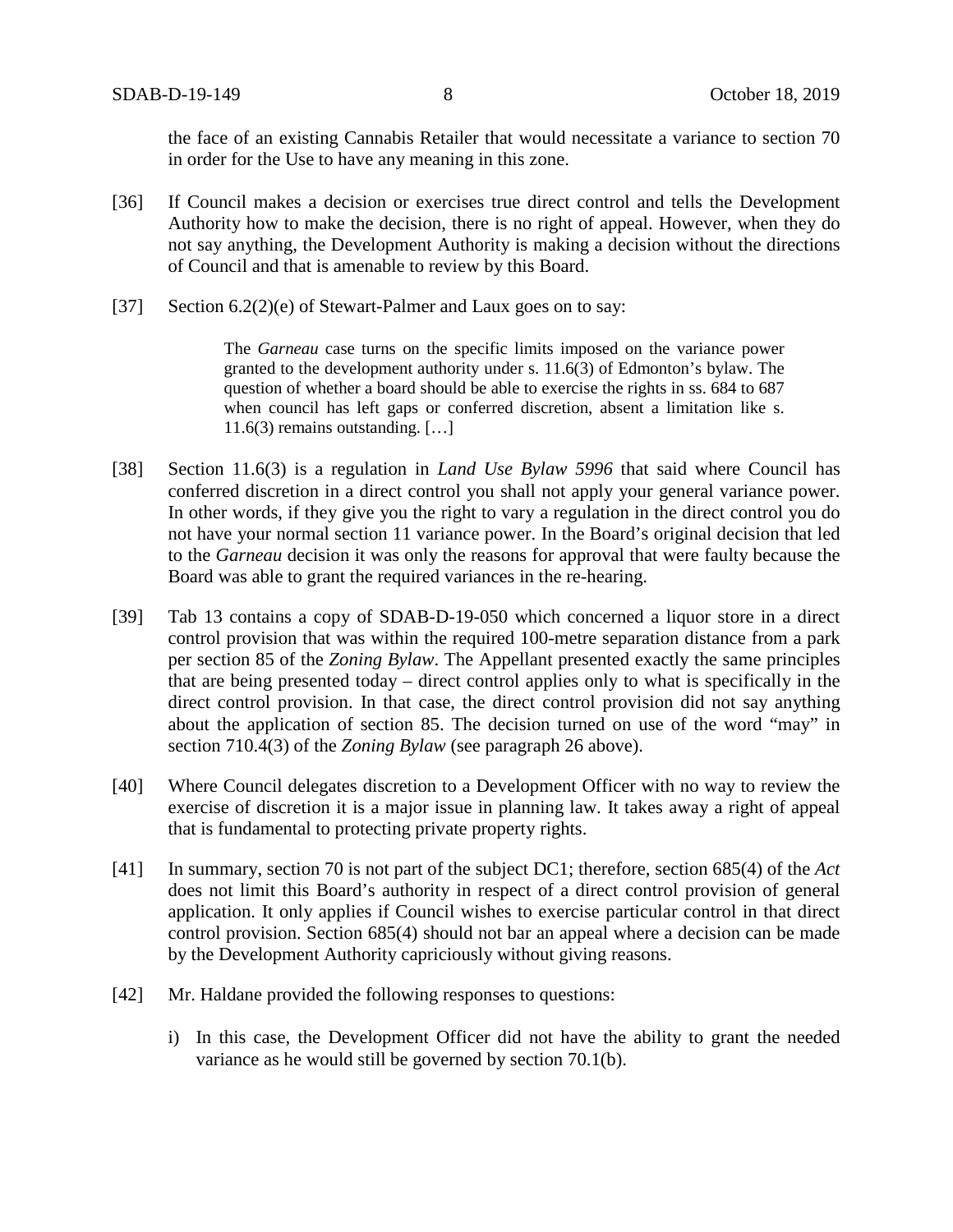- ii) The wording of paragraph 29 in the *Garneau* decision is because of the specific direct control provisions that were under appeal. The Court of Appeal said it was an error to consider additional variance powers. The argument that was advanced at the hearing was the Board did not make the mistake that the Appellant alleges.
- iii) The online comment from an adjacent neighbour that says "one in the neighbourhood is enough" relates to the Use rather than a separation issue as the complaint would still be the same if the separation distance increased by 70 metres.
- *ii) Position of the Development Authority*
- [43] Mr. M. Gunther, Law Branch, and Mr. I. Welch, Development Officer appeared to represent the City of Edmonton.
- [44] It is important to recognize that direct control zoning is something that is different than conventional zoning. As per the *Act*, it is zoning where Council wants to exercise a specific level of direction and control over a specific parcel of land or a specific area. That is why infringing on individual property rights has to be looked at in the context of direct control property.
- [45] If a developer wants to develop a unique development such as mixed commercial and residential uses on a unique site there are benefits to using direct control zoning. However, there is also much less flexibility to do things outside the scope of not just the direct control provision but the prescriptions of Council that are found in the *Zoning Bylaw*. The *Zoning Bylaw* and the direct control provision for that site will govern very strictly what can be done with the land.
- [46] Mr. Haldane's arguments are premised on five incorrect points of law.

# **i.** Only those regulations or requirements found in the four corners of the direct **control provisons are directions of Council.**

[47] The starting point is to look at what the powers are on a direct control appeal in the *Act.* Section 685(4) addresses the scope of a direct control appeal:

> **685(4)** Despite subsections (1), (2) and (3), if a decision with respect to a development permit application in respect of a direct control district

- $(a)$  …
- (b) is made by a development authority*, the appeal is limited to whether the development authority followed the directions of council* [emphasis added], and if the subdivision and development appeal board finds that the development authority did not follow the directions it may, in accordance with the directions, substitute its decision for the development authority's decision.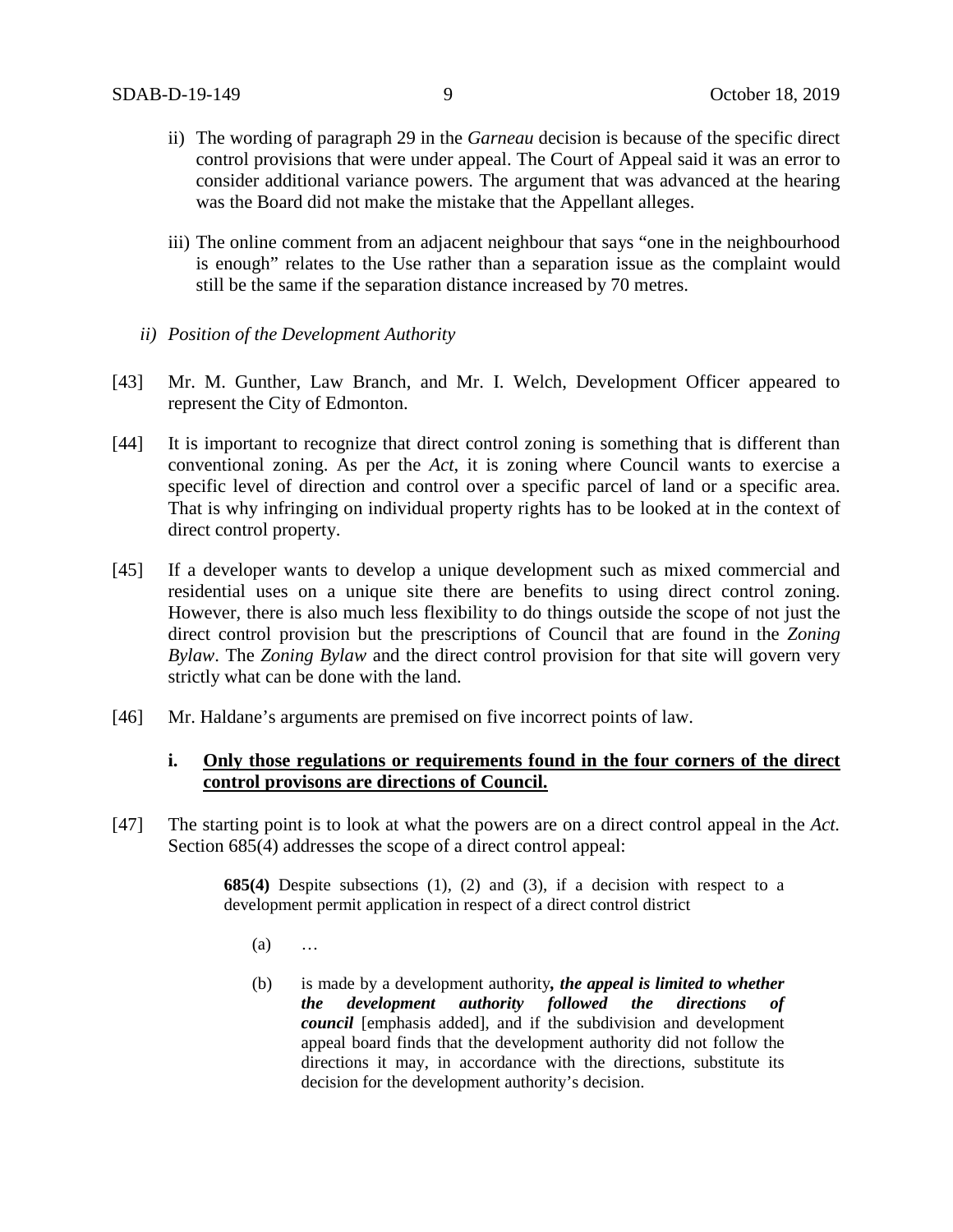- [48] The wording and sentence structure of that sentence are important. At issue is whether it is a decision in respect to a Development Permit application in respect of a direct control district. It is the Development Permit application that is at issue here and now the appeal flowing from that Development Permit application. It is ultimately the decision of the legislator and then Council as to how this has been structured.
- [49] The Court of Appeal took note of that in the *Garneau* decision. *Garneau* used the words "land in a direct control district" in several instances to discuss when these limited powers are available. Paragraph 26 of the *Garneau* decision states:

. . . . The discretion to grant variances otherwise available to a subdivision and development appeal board, pursuant to section 687(3)(d), is not available where the appeal relates to land in a direct control district.

It is not a question as to where in the bylaw or where in the direct control a specific requirement can be found but rather what the bylaw says is the requirement or the directions of Council. It is a question of whether the land or the subject property is in the direct control provision and whether the development application is for that property in a direct control provision.

[50] The other relevant statements that must be considered are the comments of Justice F. Slatter in an Application for Permission to Appeal decision, *Rossdale Community League v Edmonton (City)*, 2017 ABCA 90 ("*Rossdale*") at paragraph 11.

> . . . . Municipal planning documents should be interpreted harmoniously, both internally and collectively. Each particular planning document should be read as a whole, to extract its proper meaning. Further, when there are numerous applicable planning documents, an attempt should be made to read them all in a harmonious fashion.

- [51] It is incorrect to parse the *Zoning Bylaw* into different sections and say that some constitute the directions of Council and other portions are not binding or applicable to the directions of Council. We know from the Courts that we have to look at the entirety of the documents and when we are dealing with land in a direct control district it has to be a question of whether the directions of Council were followed.
- [52] It is important to recognize that the *Zoning Bylaw* is the law. It is a Bylaw that was passed by an elected body and applies to the Development Officer, developers who are developing land in the City and also parties like the Board and the Courts interpreting the law. Only if there is a specific exception are the Courts or the Board able to vary what is stated in the law. Section 687(3)(d) of the *Act* is one of these specific exceptions. When that section is not applicable, section  $687(3)(a.3)$  states:
	- (2) In determining an appeal, the subdivision and development appeal board

…

(a.3) subject to clauses (a.4) and (d), must comply with any land use bylaw in effect. …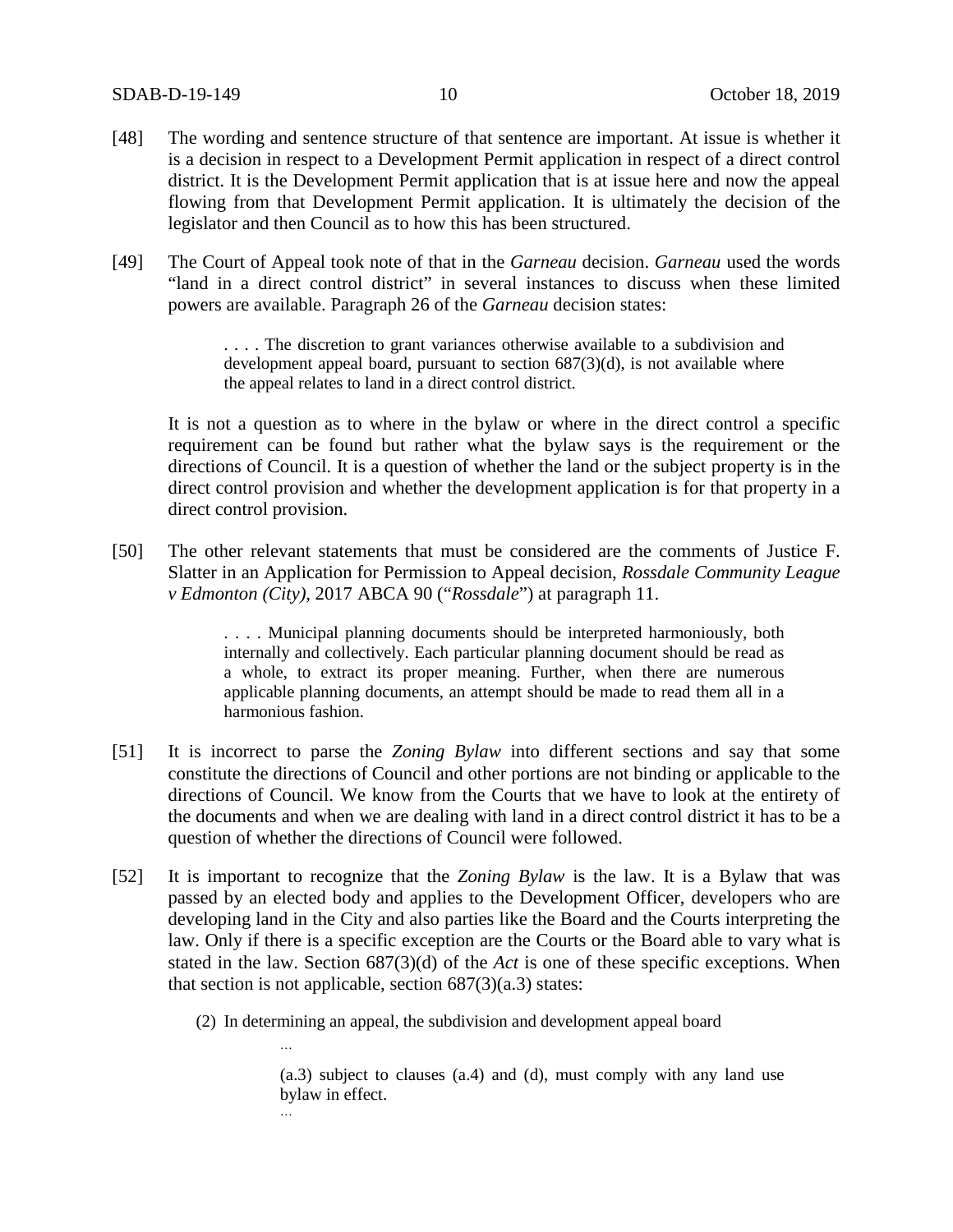[53] There is nothing else that allows the Board or the Development Officer to deviate from the written law in this case.

## **ii. A variance power exists in this context**

[54] Paragraph 29 of *Garneau* contains the following statement:

. . . . [T]here is no basis for a subdivision and development appeal board to have broader powers on appeal than the development authority with respect to land in a direct control district.

- [55] The Court of Appeal, having considered all of the issues argued by legal counsel experienced in municipal law, determined there is no basis for an SDAB to have broader powers than the Development Officer.
- [56] The whole purpose of a direct control zone is that Council has specific control and more oversight than in conventionally zoned land. Therefore, when Council prescribes requirements to the Development Officer there is no ability for further variation.
- [57] It was argued that where there is an ambiguity or silence in the direct control bylaw that section 687(3) of the *Act* ought to be applicable. In *Garneau*, all three Justices, after listening to all of the issues, agreed that this was an incorrect and unreasonable interpretation of the law.
- [58] While there may be circumstances where a variance can be issued in a direct control context, usually this is where the criteria for a variance are written directly into the provision. In this case, the directions of Council are very clearly defined in the *Zoning Bylaw*:

## **70. Cannabis Retail Sales**

…

…

- 1. Any Cannabis Retail Sales shall not be located less than 200 m from any other Cannabis Retail Sales. For the purposes of this subsection only:
	- b. A Development Officer shall not grant a variance to reduce the separation distance by more than  $20 \text{ m}$  in compliance with Section [11;](https://webdocs.edmonton.ca/InfraPlan/zoningbylaw/ZoningBylaw/Part1/Administrative/11__Authority_and_Responsibility_of_the_Development_Officer.htm)

Section 11 of the *Zoning Bylaw* is the general variance power which puts criteria on the circumstances on when a variance may be issued.

[59] If the law in Alberta is that the SDAB has no greater powers than the Development Authority's powers, section 70.1(b) is the scope of the Board's powers.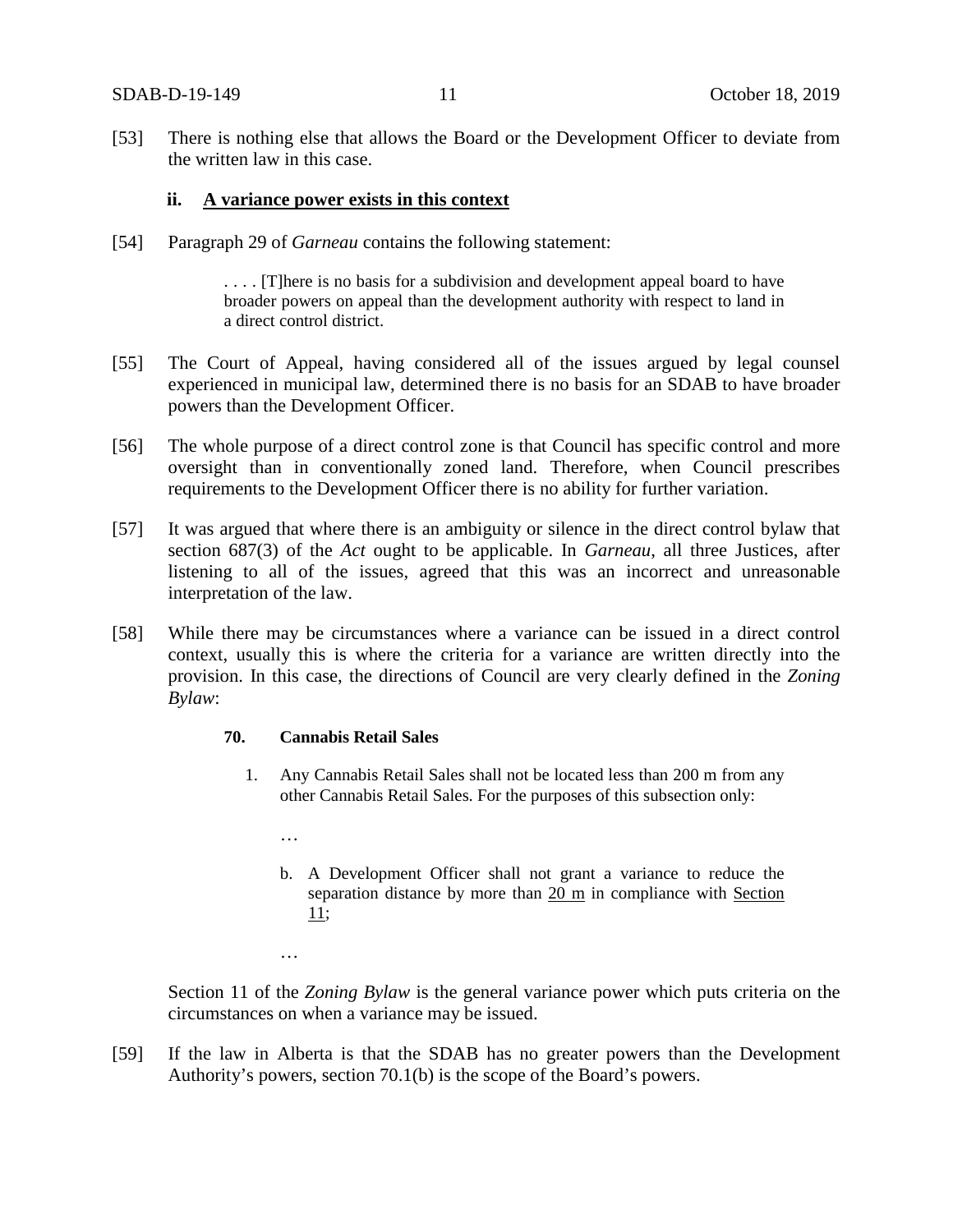# **iii. The suggestion that something must be read into the fact that this direct control zone was passed after a neighbouring store had already opened.**

- [60] The Appellant argued that when Council passed this DC1 they must have known that the existing Cannabis Retail Sales was within the 200-metre buffer. In the case where there is a site specific direct control zone that prescribes a Use that is right next to a park or something that can be assumed to be there permanently perhaps there is a conflict. That is not what we are dealing with here. Retail stores come and go and it is unlikely that Council would consider that there is another Cannabis Retail Sales nearby.
- [61] A similar point relates to the chart the Appellant submitted setting out various direct control bylaws and taking note that some reference section 70 while others do not. The better practice would be not to reference section 70 in the context of the direct control as it is already applicable. The correct approach is to recognize that the *Zoning Bylaw* sets out requirements that are City wide and there is no necessity to put these requirements into specific zones. This is a drafting issue; it does not in any respect go to the fact that section 70 applies to some zones and not to others.
- [62] Section 69 of the *Zoning Bylaw* states in plain language that these requirements apply:

## **69.1 Applicability**

The Special Land Use Provisions apply to the Uses listed in any Zone or Direct Control Provision in which they are located. They shall take precedence and be applied in addition to the requirements of the Zone, except where a Zone, Direct Control Provision or Overlay specifically excludes or modifies these provisions with respect to any Use.

Case law such as *Rossdale* says you have to read the entirety of the *Zoning Bylaw* as one.

## **iv. The suggestion that the applicability of section 70 is discretionary.**

- [63] Mr. Gunther referred to section 710.4(3) of the *Act:*
	- 3. A development may also be evaluated with respect to its compliance with:

. . .

- b. the General Regulations and Special Land Use Provisions of this Bylaw;
- . . .
- [64] The Appellant argued that the word "may" allows some discretion regarding compliance with the Special Land Use Provisions. In light of the specific direction in section 69 of the *Zoning Bylaw* and the fact that we are dealing with a direct control provision, the only way we can read this harmoniously is that the Development Officer does not have unlimited discretion. An example where section 710.4(3) is applicable would be the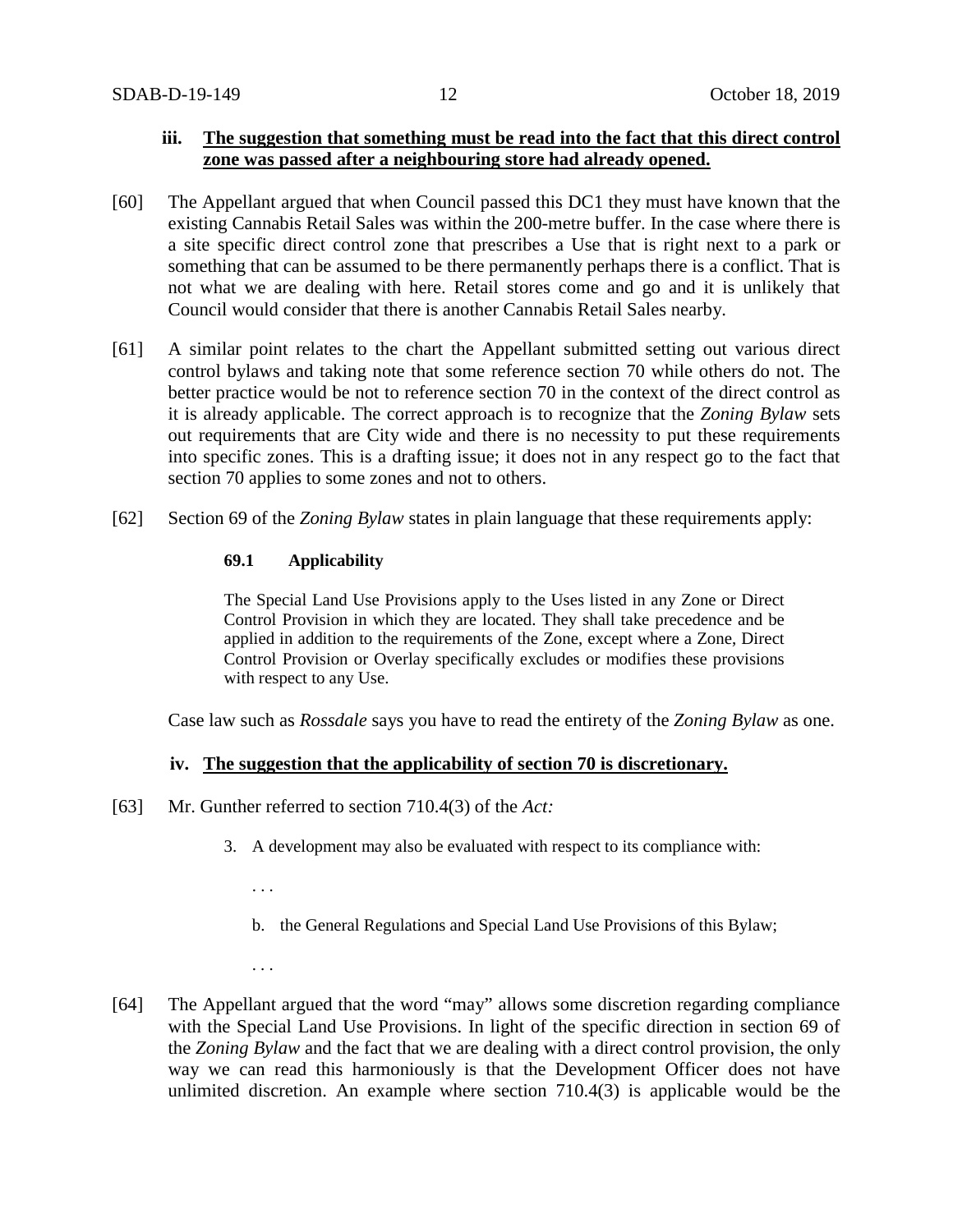Strathcona Direct Development Control Provision which lists 35 different Permissible Uses and then at the end it says any other Use that is similar to the above 35 that have been listed. In that case, the Development Officer has to make the call as to whether or not the Use is similar to those other 35 expressly listed Uses. Section 710.4(3) gives the Development Officer a framework to do that.

- [65] Mr. Gunther referred to *Parkdale-Cromdale*. That case dealt with liquor store site separation setbacks and that case clearly says that those site separation distances are applicable in direct control zones.
- [66] If the purpose of section 710 is to allow unfettered discretion and allow these requirements in the Special Land Use Provisions to be optional the result is that these direct control zones would actually have less control than other zones in the City.

## **v.** *Garneau* **is either not good law or is obiter**

- [67] *Garneau* is a decision of the Court of Appeal. At the time of *Garneau*, the role of section 687(3)(d) of the *Act* in direct control sites was uncertain. The Court of Appeal answered that question and it is the law in Alberta until the Court of Appeal dictates otherwise. It is the lens through which direct control is regulated in Alberta.
- [68] It is the direction of Council that the subject site is not a viable site for the development of another Cannabis Retail Sales because of an adjacent Cannabis Retail Sales. To suggest that only some part of the *Zoning Bylaw* or some part of the direct control provision ought to be given the status of the instruction of Council is an unreasonable parsing of law and is inconsistent with case law.
- [69] It is the City's position that the arguments that have been raised do not have a basis in law and that this appeal be refused.
- [70] Mr. Gunther provided the following responses to questions from the Board:
	- a. The fact that section 70 is referenced in some of the direct controls and not others is simply a drafting issue. Council is not the body that actually drafts legislation; it adopts legislation. In some cases, it is the developer advancing the direct control and in other cases it is City administration.
	- b. Mr. Gunther believes in this case, the direct control zoning was proposed by the developer and the request to include Cannabis Retail Sales was by the landowner.
- [71] Mr. Welch, the Development Officer, stated that prior to the subject application there were already approvals for two other Cannabis Retail Sales within the vicinity of the proposed location as shown on Cannabis Retail Sales map.
- [72] In a previous SDAB decision, a Cannabis Retail Sales Use in a direct control zone across from a park was allowed after a variance was granted to the required separation distance. Mr. Gunther clarified that in that case the direct control was worded differently and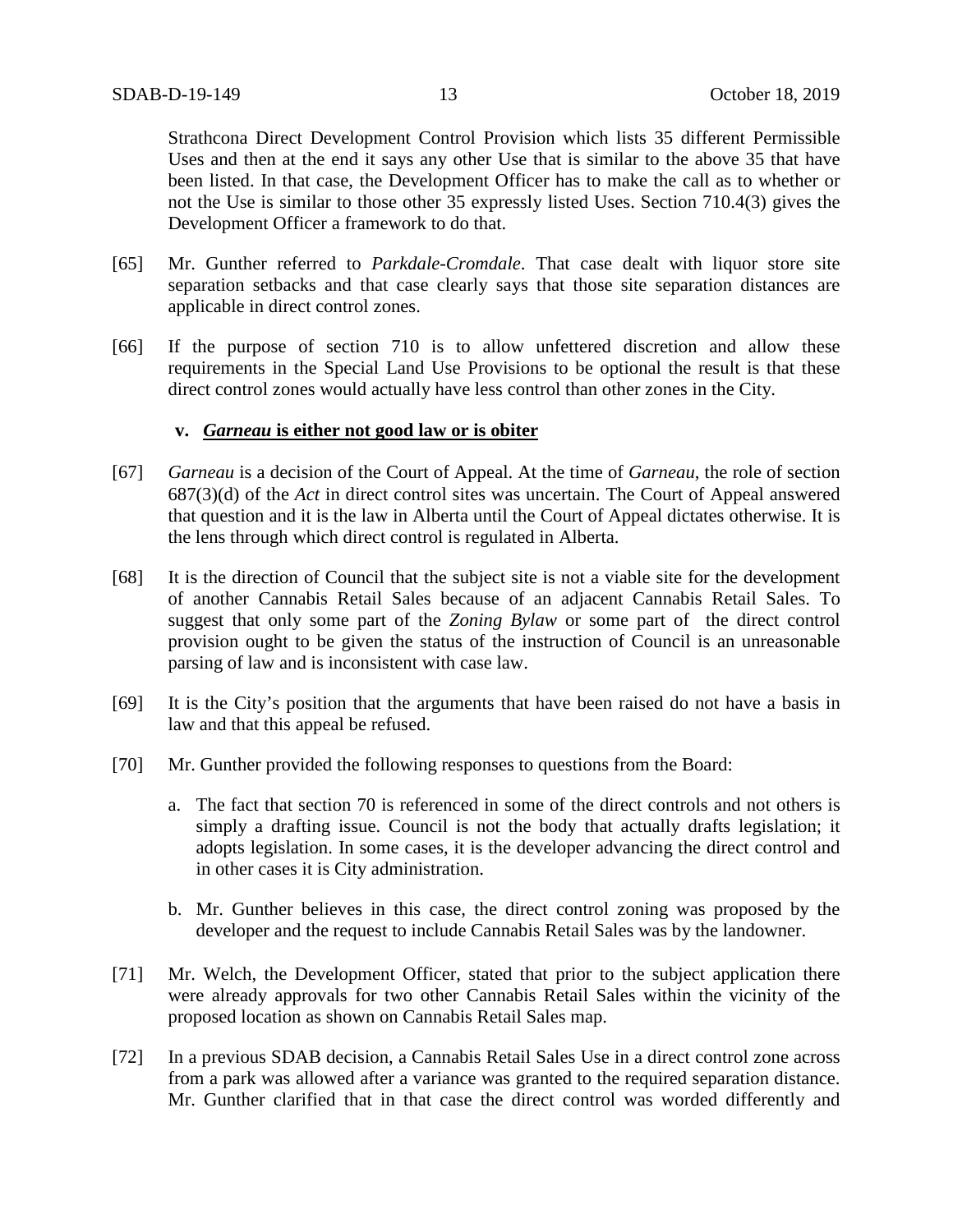allowed variances to virtually all of the regulations. Also, when Cannabis Retail Sales was added as a listed Use to the bylaw a Council report was submitted in conjunction stating that planners had no objections to Cannabis Retail Sales being added as a listed Use. Because of that broad variance power written right into that direct control zone itself, it would have been absurd not to use that express variance power to override the site separation distance when City planning had no land use concerns in this particular case. In today's appeal, there is no provision that allows for that express variance power.

- *vi) Rebuttal of the Appellant, Mr. K. Haldane*
- [73] Mr. Haldane is not arguing that section 70 of the *Zoning Bylaw* is discretionary nor is he arguing that the general regulations do not apply because of the word "may" in section 710 of the *Zoning Bylaw*.
- [74] In this particular DC1, Cannabis Retail Sales Use was added at the request of the developer. It was removed entirely by accident because of an amendment by another developer for the addition of underground parking and some residential Uses. It was not a heated issue as to whether or not this Use was to be put back into the current DC1.
- [75] Mr. Haldane is not advancing that *Garneau* is not good law. In *Garneau*, the proposition that there is no authority for this Board to exercise discretion or to review the exercise of discretion by the Development Officer in general terms was not advanced at the Court of Appeal. Legal Counsel on both sides was dealing only with the issue of that particular direct control district; Council had specified exactly what the Development Authority was to do.
- [76] Mr. Haldane referenced paragraph 29 of *Garneau* which says that the interpretation is that there is an authority to review the Development Officer's decision.
- [77] Mr. Haldane is not suggesting that the Development Authority has authority other than what is stated in the direct control. However, without specific instruction in the direct control there is no direction from Council.
- [78] The entire concept of direct control is created in section 641 of the *Act.* Section 641 is different than section 640 which are the general land use regulations and outlines that decisions are delegated. In direct control, Council is making a decision with respect to a particular piece of land it wishes to exercise particular control over and gives directions to its delegate. How can it be said that they were giving directions to the delegate when they passed section 70 of the *Zoning Bylaw*. The subject piece of land never passed Council's mind when they passed section 70.
- [79] The directions are only what are in the direct control provision. That is made clear by the chart previously presented that shows, even on the same day, Council might say section 70 applies or they might say nothing.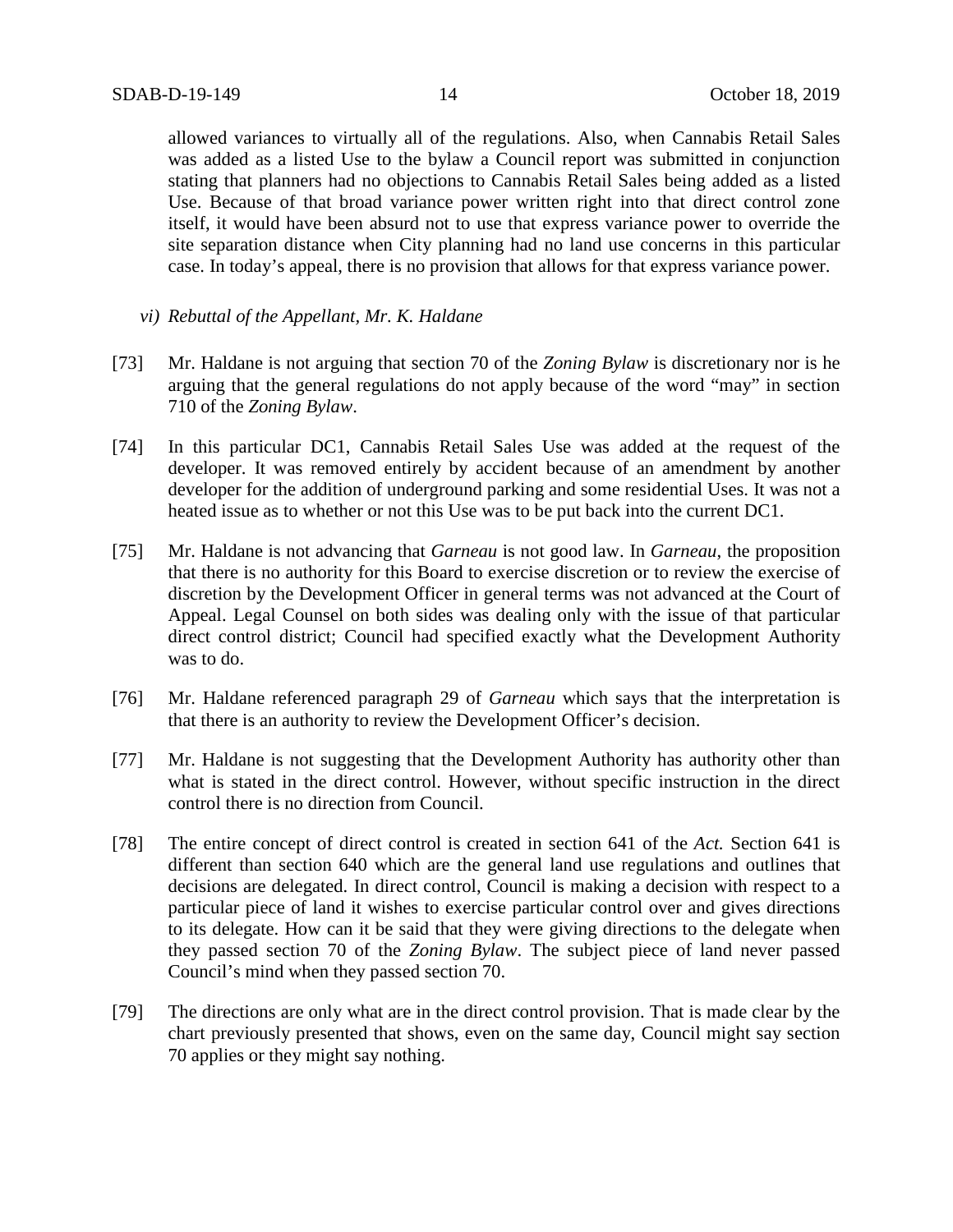- [80] *Garneau* is in the context of varying what is in a particular direct control provision and does not talk about varying anything else. *Garneau* is being read much more broadly by the City than the circumstances on which it was decided require and with this interpretation there is no recourse for a landowner who is adversely affected by the Development Officer's decision.
- [81] Mr. Haldane agrees with the City's statement that we have to read the whole bylaw and it has to be harmonious. However, it is clear that in law, different words mean different things and he does not believe we can just accept the statement that section 70 written or not in direct control provisions is a drafting error.
- [82] Council should be given credit for knowing what is on the ground when making decisions. Within six blocks of the subject site we can see parking lots that can be turned into parks or high rises. While parks and schools may be less transient than a retailer they are by no means permanent.
- [83] Reading the *Zoning Bylaw* the way the City suggests, sterilizes this site for a Use that was intentionally added in twice by Council. Council made a decision to leave out the words "Section 70 applies". The suggestion was made that the developer or administration wrote the bylaw; however Council is the one that passed it – it is their bylaw.
- [84] Mr. Haldane reiterated that his main argument is that the directions of Council are what is in the direct control provision and do not extend to the general regulations of the *Zoning Bylaw*.

#### **Decision**

[85] The appeal is **DENIED** and the decision of the Development Authority is **CONFIRMED**. The development is **REFUSED**.

## **Reasons for Decision**

- [86] The Appellant had applied to the Development Authority for a Development Permit to develop a Cannabis Retail Sales Use. The land is part of a Direct Control Provision, namely a DC1 Direct Development Control Provision, created by Charter Bylaw 18989 ("DC1"). Cannabis Retail Sales is a listed Use in this DC1.
- [87] The DC1 does not contain any specific development regulations with respect to Cannabis Retail Sales. Additionally, the DC1 does not explicitly incorporate the provisions of section 70 of the *Edmonton Zoning Bylaw* ("the *Zoning Bylaw*") which are the *Zoning Bylaw's* standard development regulations for Cannabis Retail Sales.
- [88] However, we must consider the provisions of section 710.4(5) of the *Zoning Bylaw*: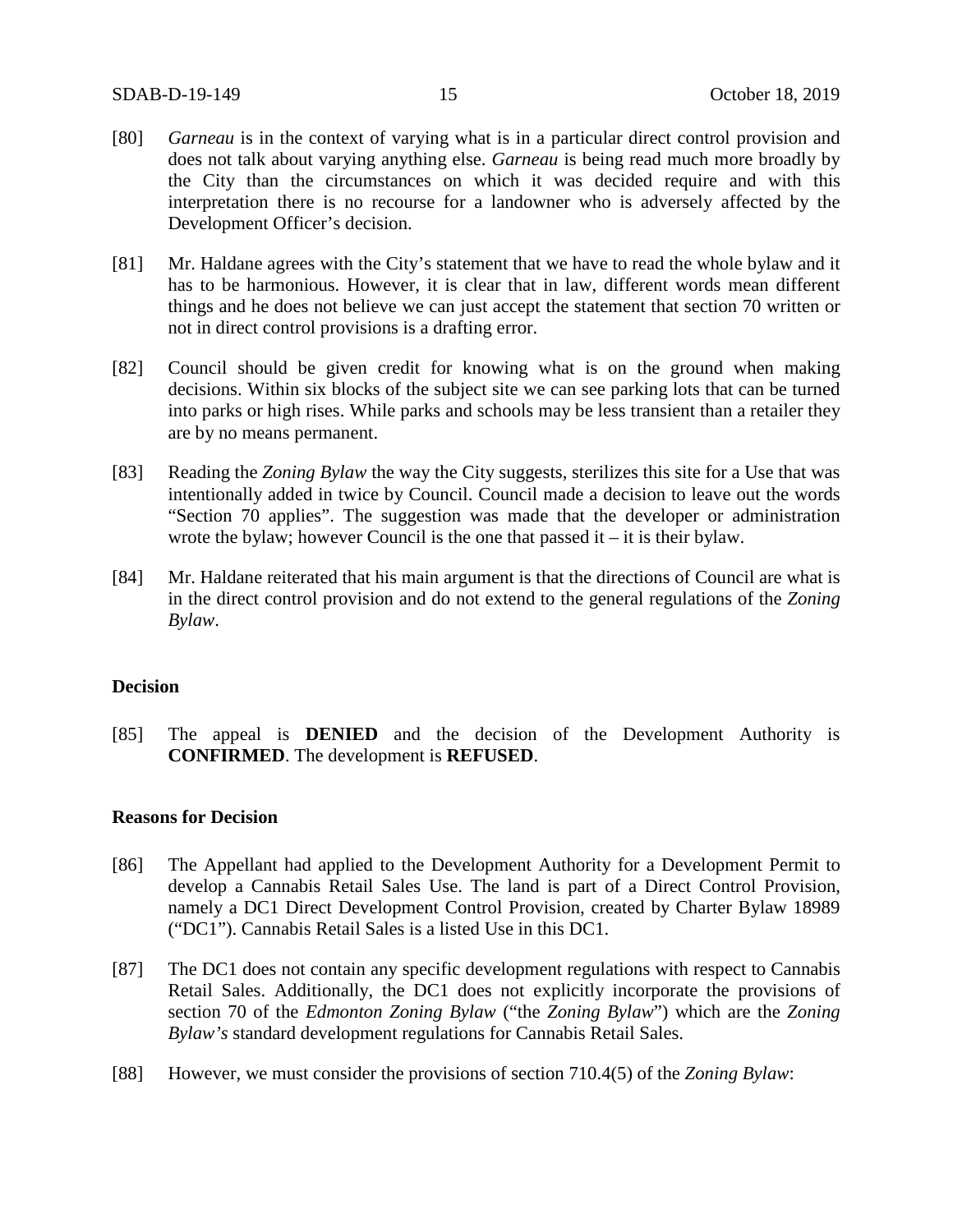#### **710.4(5)**

All regulations in this Bylaw shall apply to development in the Direct Development Control Provision, unless such regulations are specifically excluded or modified in a Direct Development Control Provision.

As a result of that provision, section 70 of the *Zoning Bylaw* must be applied to this application.

[89] Section 70 creates a 200-metre separation distance between Cannabis Retail Sales Uses. It is agreed by all parties that the proposed Cannabis Retail Sales Use is 128 metres away from an existing Cannabis Retail Sales Use. Section 70.1(b) does give a limited variance power to the Development Authority:

#### **70.1(b)**

A Development Officer shall not grant a variance to reduce the separation distance by more than [20 m](javascript:void(0);) in compliance wit[h Section 11;](https://webdocs.edmonton.ca/InfraPlan/zoningbylaw/ZoningBylaw/Part1/Administrative/11__Authority_and_Responsibility_of_the_Development_Officer.htm) [...]

However, as the proposed Cannabis Retail Sales is 72 metres short of the required separation distance, the variance required exceeded the variance power granted to the Development Authority by section 70.1(b). Accordingly, the Development Authority refused the application for the Development Permit.

[90] As this is an appeal from a rejection of a Development Permit application in a Direct Control Provision, this Board's authority is set out by section 685(4) of the *Municipal Government Act* ("the *Act*")which states:

> **685(4)** Despite subsections (1), (2) and (3), if a decision with respect to a development permit application in respect of a direct control district

- (a) …
- (b) is made by a development authority, the appeal is limited to whether the development authority followed the directions of council, and if the subdivision and development appeal board finds that the development authority did not follow the directions it may, in accordance with the directions, substitute its decision for the development authority's decision.
- [91] It was conceded by the Appellant that the Development Authority did not have the discretion to grant this Development Permit. That, in and of itself, would be enough to dispose of this appeal. It is clear that the Development Authority followed the directions of Council as set out in the DC1 as well as in section 70 of the *Zoning Bylaw* and therefore, this Board does not have the authority to interfere in the decision made by the Development Authority.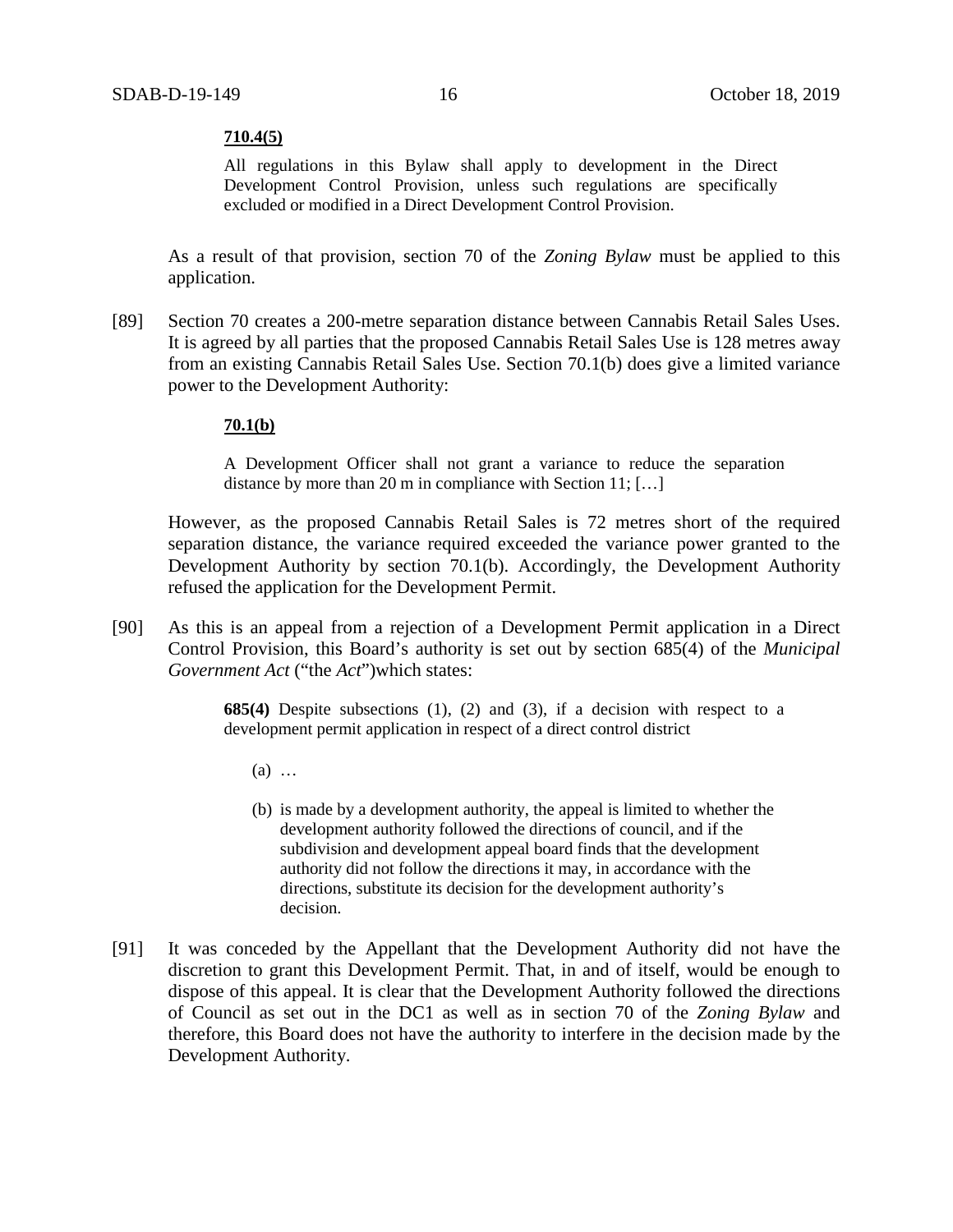- [92] The Appellant, however, submits that because section 70 is not specifically listed or referred to in the DC1 that this Board does have the ability to use its general variance power with respect to the decisions made by the Development Authority in relation to section 70. The Board does not agree with that provision.
- [93] The Board's authority in a situation such as this was set out by the Court of Appeal in 2017 in *Garneau Community League v Edmonton (City),* 2017 ABCA 374 ("*Garneau*"). The Appellant's approach to the interpretation of section 685 (which in 2017 was section 641 of the *Act*) is the very approach that was rejected by the Court of Appeal in the *Garneau* decision. The Board notes the following excerpts from *Garneau*:

[28] The respondent submits that section 641(4) does not limit the SDAB's jurisdiction because Council exercised less than complete control over the direct control district, in which case the appeal is a hearing *de novo* on the merits of the development. In support of this proposition the respondent relies on the following excerpt from Frederic A Laux, Q.C., *Planning Law and Practice in Alberta,* 3d (Edmonton: Juriliber Limited, 2010) at p 6-45 :

> Where council has exercised less than complete direct control over a specific site that is the subject of a permit application, either because it has remained silent on some material particulars or because it has left the development authority with a discretion, a literal interpretation of s. 641(4)(b) might suggest there is no right of appeal. However, a purposive approach to interpreting Pt. 17 of the *Municipal Government Act* leads to the conclusion that a right of appeal on the merits of the development does exist. Where council has left gaps or conferred a discretion, it in fact has not exercised direct control over that element. Consequently, the rules pertaining to appeals in non-direct control districts should apply to the extent that true direct control has not been utilized. It follows that in those circumstances the panoply of appeal rights and powers set forth in ss. 684 to 687 should apply.

[29] We do not agree with this approach. Section 641(3) provides that if council does not decide the development permit application in respect of a direct control district it "may delegate the decision to a development authority with directions that it considers appropriate." The respondent's interpretation suggests that where discretion is delegated to a development authority (for example, to grant certain variances), the subdivision and development appeal board is not limited on the appeal to exercising the discretion granted to the development authority. In other words, the subdivision and development appeal board is not required to proceed in accordance with the directions" of council pursuant to section  $641(4)(b)$  but is instead at liberty to proceed pursuant to section  $687(3)(d)$  to grant variances not contemplated by council for that direct control district. That interpretation is inconsistent with the plain wording of section 641.4(b) and undercuts the ability of council to exercise effective control over a direct control district as contemplated in section 641 of the *Municipal Government Act.* To the extent that council's directions gave a development authority the ability to consider "the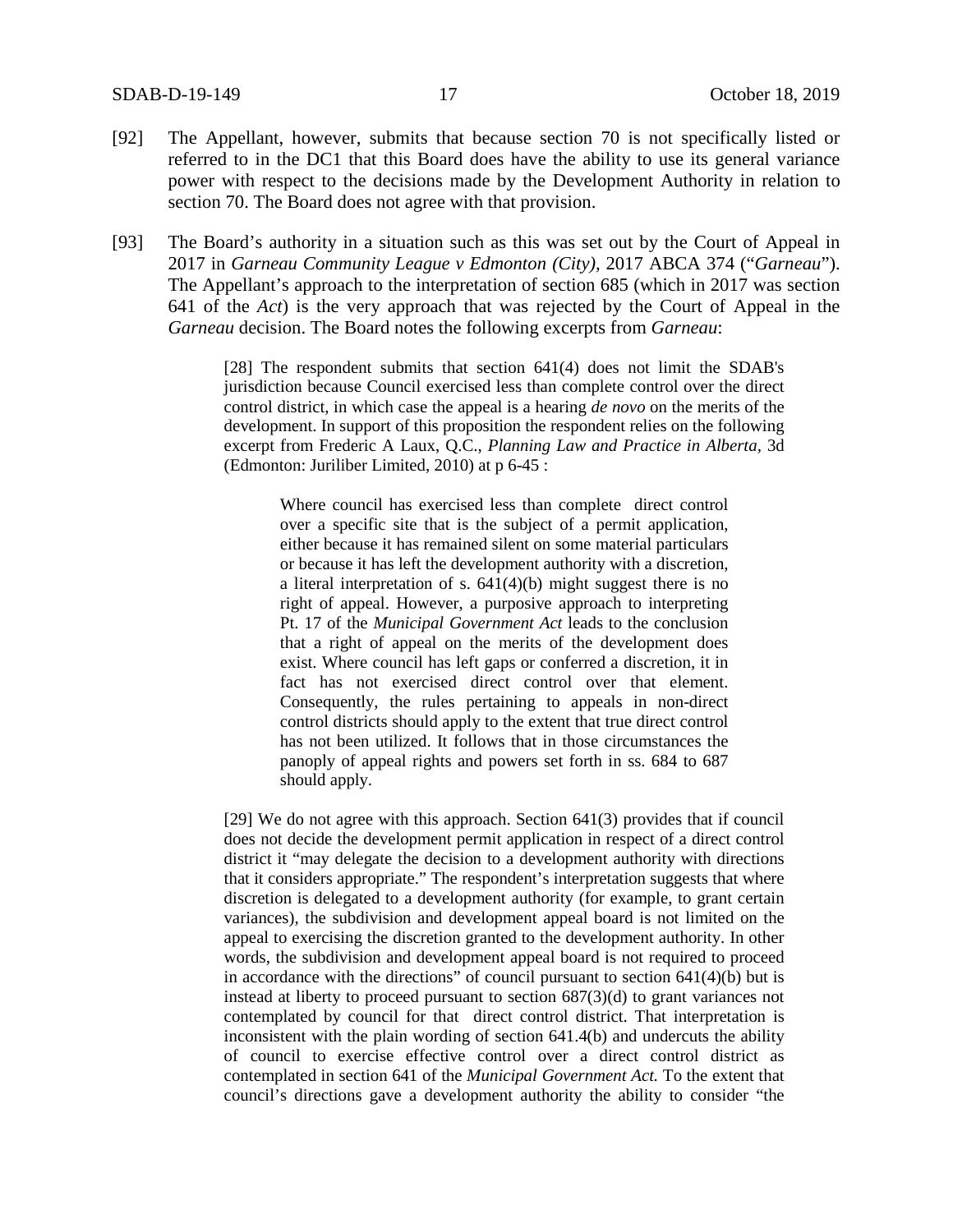merits of the development", the subdivision and development appeal board has similar authority. However, there is no basis for a subdivision and development appeal board to have broader powers on appeal than the development authority with respect to land in a direct control district.

- [94] The direction of the Court of Appeal to the SDAB is clear. If an appeal from a decision of the Development Authority is with respect to land in a Direct Control District, the SDAB has no more discretion than did the Development Authority. As it is conceded that the Development Authority did not have the discretion to grant this permit, neither does this Board.
- [95] The Court of Appeal in *Garneau* was even more explicit in paragraph 26 of its decision, the last sentence of which states:

[26] . . . . The discretion to grant variances otherwise available to a subdivision and development appeal board, pursuant to 687(3)(d), is not available where the appeal relates to land in a direct control district.

- [96] This sentence is clear and is controlling on this Board. This appeal deals with land in a Direct Control District: therefore, this Board does not have the ability to grant a variance pursuant to 687(3)(d) of the *Act*. It is clear from section 687(3)(a.3) of the *Act* that this Board is required to comply with the *Zoning Bylaw* unless section 687(3)(d) applies. As it does not apply on land in a Direct Control District, the Board is bound by the *Zoning Bylaw.*
- [97] Section 70 of the *Zoning Bylaw* is clear: the maximum variance that can be granted to the 200-metre separation distance between Cannabis Retail Sales Uses is 20 metres. The required variance in this case is 78 metres. To grant this permit would be to ignore the provisions of section 70 of the *Zoning Bylaw*.
- [98] As section 687(3)(d) of the *Act* is not available on this appeal, the Board has no authority to interfere with the decision of the Development Authority and the appeal is denied.

Mr. I. Wachowicz, Chair Subdivision and Development Appeal Board

Board Members in Attendance: Mr. B. Gibson, Mr. C. Buyze, Mr. L. Pratt

cc: City of Edmonton, Development & Zoning Services, Attn: Mr. I. Welch / Mr. Harry Luke City of Edmonton, Law Branch, Attn: Mr. M. Gunther